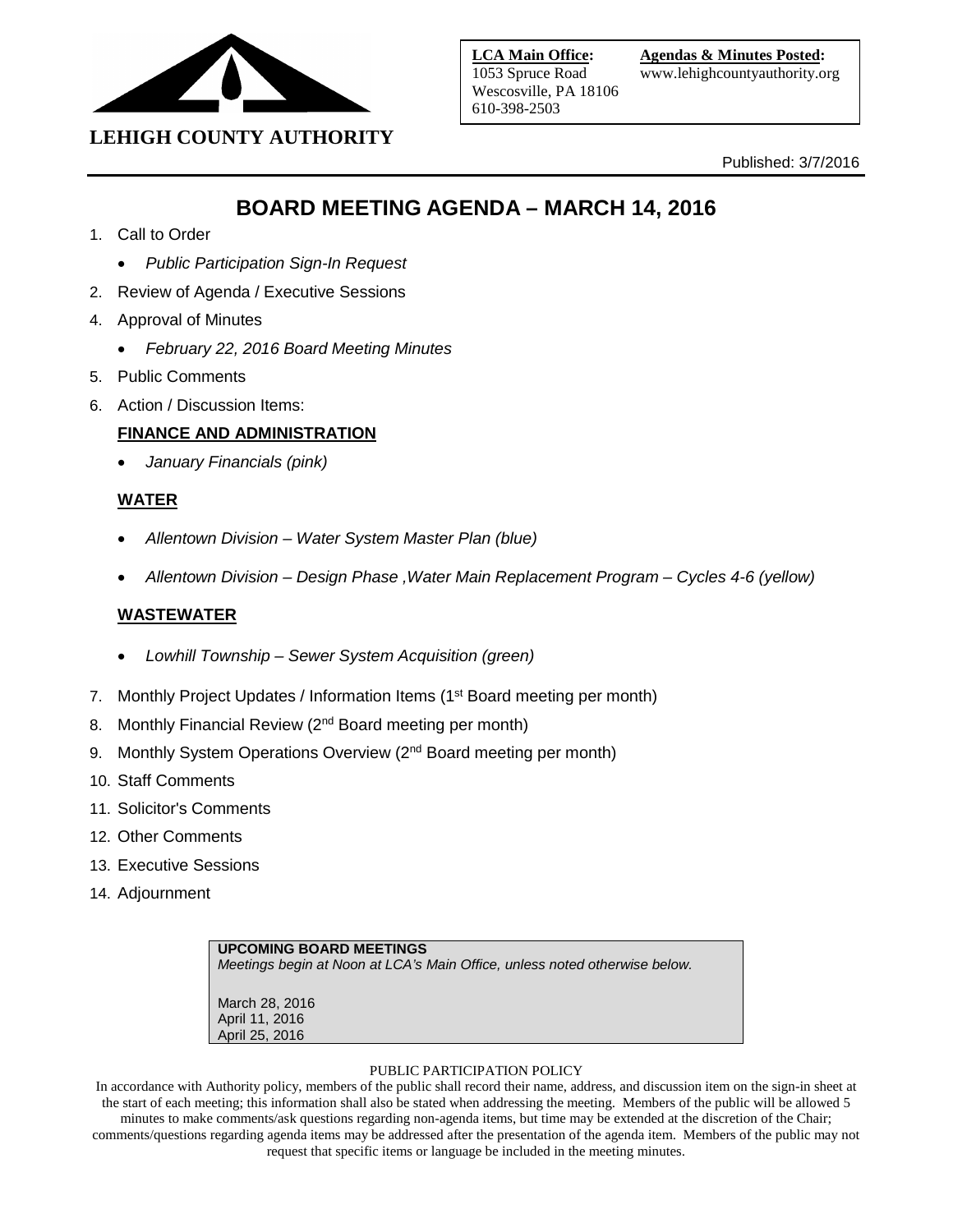# LEHIGH COUNTY AUTHORITY<br>COMPARATIVE STATEMENT FORMAT<br>CITY DIVISION

|                                                                                                    | Actual              | January 16<br><b>Budget</b> | Prior Yr            | Actual              | 1<br>2016 YTD<br>Budget | Prior Yr            | Annual<br>Budget      |
|----------------------------------------------------------------------------------------------------|---------------------|-----------------------------|---------------------|---------------------|-------------------------|---------------------|-----------------------|
| <b>OPERATING REVENUES</b><br><b>Customer Charges</b>                                               | 2,446,604           | 2,627,435                   | 2,140,774           | 2,446,604           | 2,627,435               | 2,140,774           | 31,529,219            |
| Rental Income<br>Other Operating Income<br><b>Total Operating Revenues</b>                         | 24,308<br>2,470,912 | 25,233<br>2.652.668         | 41,595<br>2,182,369 | 24,308<br>2.470,912 | 25,233<br>2.652,668     | 41,595<br>2,182,369 | 302,800<br>31,632,019 |
| <b>OPERATING EXPENSES</b>                                                                          |                     |                             |                     |                     |                         |                     |                       |
| Salaries & Wages<br>Overtime                                                                       | 476.807<br>52,210   | 427.831<br>62,708           | 435 461<br>51 763   | 476.807<br>52,210   | 427,831<br>62,708       | 435.461<br>51.763   | 5.133.971<br>752,495  |
| <b>Employee Benefits</b>                                                                           | 215,351             | 187,420                     | 192 154             | 215,351             | 187,420                 | 192.154             | 2,249,045             |
| Utilities                                                                                          | 139,683             | 175,398                     | 154.949             | 139,663             | 175,398                 | 154.949             | 2,104,778             |
| Insurance                                                                                          | 69,850              | 39,752                      | 65.952              | 69,850              | 39,752                  | 65.952              | 477,027               |
| Maintenance<br>Engineering                                                                         | 28,178              | 69,442<br>1.917             | 12 557              | 28,178              | 69,442<br>1,917         | 12.557              | 833,305<br>23,000     |
| Legal                                                                                              | 2,754               | 6.033                       | 2.301               | 2,754               | 6,033                   | 2.301               | 72,396                |
| Lab Analysis                                                                                       | 382                 | 1,667                       |                     | 382                 | 1,667                   |                     | 20,000                |
| Supplies & Equipment                                                                               | 27,504              | 144,829                     | 23,486              | 27,504              | 144,829                 | 23.486              | 1,737,946             |
| Other Outside Services<br><b>Treatment &amp; Transportation</b>                                    | 99,331              | 77,573                      | 109.044             | 99,331              | 77,573                  | 109,044             | 930,882               |
| Miscellaneous Operating Expenses                                                                   | 18,632              | 51,255                      | 29.800              | 18,632              | 51,255                  | 29, 300             | 615,066               |
| Depreciation & Amortization                                                                        | 450,000             | 450,000                     | 441 114             | 450.000             | 450.000                 | 441 114             | 5,400,000             |
| <b>Total Operating Expenses</b>                                                                    | 1,580,662           | 1,695,826                   | 1,518,586           | 1,580,662           | 1,695,826               | 1,518,586           | 20,349,911            |
| <b>OPERATING INCOME(LOSS)</b>                                                                      | 890,249             | 956.642                     | 663,783             | 890,249             | 956,642                 | 663.783             | 11,482,108            |
| NON-OPERATING REVENUES (EXPENSES)                                                                  |                     |                             |                     |                     |                         |                     |                       |
| Water Tapping Fees                                                                                 |                     | 11,500                      | 17.953              |                     | 11,500                  | 17.953              | 138,000               |
| WW Capacity & Connection Fees                                                                      |                     | 6.250                       | 15.071              |                     | 6,250                   | 15.071              | 75,000                |
| Meter Sales                                                                                        |                     | 1.417                       | 2.110               |                     | 1.417                   | 2,110               | 17,000                |
| Inspection & Plan Reviews                                                                          |                     | 2,250                       |                     |                     | 2,250                   |                     | 27,000                |
| Other Non-Operating income<br>Other Non-Operating Expense                                          | 3,510<br>4,830      | 1,667                       | 4.232<br>4.830      | 3,510<br>4,830      | 1,667                   | 4 2 3 2<br>4,830    | 20,000                |
| Total Non-Operating Income (Expenses)                                                              | 8,340               | 23,083                      | 44.196              | 8,340               | 23,083                  | 44.196              | 277,000               |
|                                                                                                    |                     |                             |                     |                     |                         |                     |                       |
| INCREASE (DECREASE) IN NET POSITION BEFORE                                                         |                     |                             |                     |                     |                         |                     |                       |
| INTEREST AND CAPITAL CONTRIBUTIONS                                                                 | 898,589             | 979,926                     | 707.980             | 898,589             | 979,928                 | 707,980             | 11,759,108            |
| <b>INTEREST INCOME (EXPENSES)</b>                                                                  |                     |                             |                     |                     |                         |                     |                       |
| Interest Income                                                                                    | 644                 | 35,833                      | 49                  | 644                 | 35,833                  | 49                  | 430,000               |
| Interest Expense                                                                                   | (1,315,458)         | (1,021,612)                 | (1,001,195)         | (1,315,458)         | (1,021,612)             | (1,001,195)         | (12, 259, 344)        |
| Total Interest Income (Expenses)                                                                   | (1,314,614)         | (985, 779)                  | (1,001,146)         | (1,314,814)         | (985, 779)              | (1,001,146)         | (11,829,344)          |
| <b>CAPITAL CONTRIBUTIONS</b>                                                                       |                     |                             |                     |                     |                         |                     |                       |
| <b>Capital Grants</b><br>Capital Assets Provided                                                   |                     | J.                          |                     | ÷                   |                         |                     |                       |
| <b>Total Capital Contributions</b>                                                                 |                     | ÷,                          | $\overline{a}$      | $\overline{a}$      |                         | $\bullet$           | $\bullet$             |
|                                                                                                    |                     |                             |                     |                     |                         |                     |                       |
| INCREASE (DECREASE) IN NET POSITION                                                                | (416, 225)          | (5, 853)                    | (293, 166)          | (416, 225)          | (5, 853)                | (293, 166)          | (70, 236)             |
| <b>CAPITAL EXPENDITURES</b>                                                                        |                     |                             |                     |                     |                         |                     |                       |
| Contractor/Other Costs (1)                                                                         | (74, 764)           | (1, 391, 425)               | (74, 751)           | (74, 764)           | (1, 391, 425)           | (74, 751)           | (16, 697, 100)        |
| <b>LCA Costs</b>                                                                                   | (51, 677)           |                             | (338.081)           | (51, 677)           |                         | (338.081)           |                       |
| <b>Total Capital Expenditures</b>                                                                  | (126,441)           | (1, 391, 425)               | (412.331)           | (126, 441)          | (1, 391, 425)           | (412, 331)          | (16, 697, 100)        |
| PRINCIPAL REDUCTION                                                                                |                     | $\overline{a}$              | $\overline{a}$      | ÷                   | ÷                       |                     |                       |
| <b>KEY METRICS</b>                                                                                 |                     |                             |                     |                     |                         |                     |                       |
| Operating Income (Expense) Before Depreciation                                                     | 1,340,249           | 1,406,842                   | 1,104.897           | 1,340,249           | 1,406,842               | 1,104,897           | 16,882,108            |
| Operating Income (Expense) Before Depreciation / Operating Revenues (%)                            | 54.2%               | 53.0%                       | 50.6%               | 54.2%               | 53.0%                   | 50.6%               | 53.0%                 |
| Operating Income (Expense) / Operating Revenues (%)                                                | 36.0%               | 36.1%                       | 30.4%               | 36.0%               | 36 1%                   | 30.4%               | 36.1%                 |
| Net Position Before Interest & Capital Contrib. / Operating Revenue (%)<br>Interest Coverage Ratio | 36.4%               | 36.9%                       | 32.4%               | 36.4%               | 36.9%                   | 32.4%               | 36.9%                 |
| Debt Service Coverage Ratio                                                                        | 0.684<br>0.684      | 0.994<br>0.994              | 0.707<br>0.707      | 0.684<br>0.684      | 0.994<br>0.994          | 0.707<br>0.707      | 0.994<br>0.994        |
| Debt Service Coverage Ratio (excluding depreciation)                                               | 1.026               | 1.435                       | 1.148               | 1.026               | 1.435                   | 1.148               | 1.435                 |
|                                                                                                    |                     |                             |                     |                     |                         |                     |                       |

 $\bar{z}$ 

 $\hat{\mathcal{F}}$ 

 $\begin{array}{c} 1 \\ 1 \\ 1 \\ 1 \end{array}$ 

Ŷ.

 $\bar{t}$ Ţ. Ť.

 $\frac{1}{2}$ 

 $\pm$ 

 $\begin{array}{c} \cdot \\ \cdot \\ \cdot \\ \cdot \end{array}$ 

à,

(1) Capital costs budgeted as total LCA and Contractor Costs

 $\sim$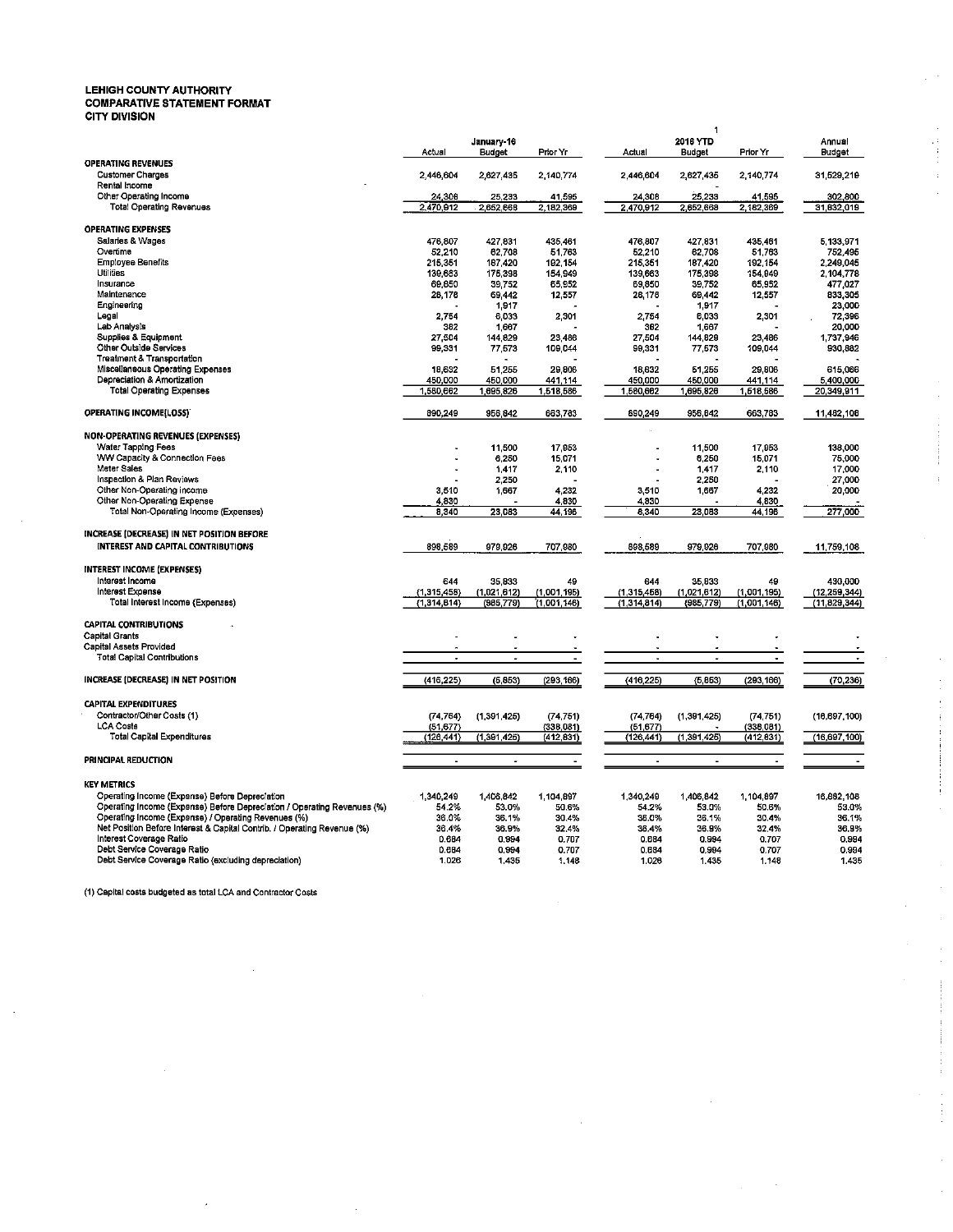# LEHIGH COUNTY AUTHORITY<br>COMPARATIVE STATEMENT FORMAT<br>SUBURBAN DIVISION

|                                                                                                    |                          |                      |                    |                       | 1                   |                          |                       |
|----------------------------------------------------------------------------------------------------|--------------------------|----------------------|--------------------|-----------------------|---------------------|--------------------------|-----------------------|
|                                                                                                    | Actual                   | January-16<br>Budget | Prior Yr           | Actual                | 2016 YTD<br>Budget  | Prior Yr                 | Annual<br>Budget      |
| <b>OPERATING REVENUES</b>                                                                          |                          |                      |                    |                       |                     |                          |                       |
| <b>Customer Charges</b><br>Rental Income                                                           | 2,171,966<br>8,686       | 2,025,134<br>10,877  | 2,147.606<br>6.926 | 2,171,966<br>8,686    | 2,025,134<br>10,877 | 2,147,606<br>6,926       | 24,301,607<br>130,520 |
| Other Operating Income                                                                             | 1.772                    | 50.799               | 2.988              | 1.772                 | 50.799              | 2.988                    | 609.592               |
| <b>Total Operating Revenues</b>                                                                    | 2.182.425                | 2,086,810            | 2,157,520          | 2,182,425             | 2.086.810           | 2,157,520                | 25 041,719            |
| <b>OPERATING EXPENSES</b>                                                                          |                          |                      |                    |                       |                     |                          |                       |
| Salaries & Wages                                                                                   | 144,754                  | 141.840              | 139.425            | 144.754               | 141,840             | 139,425                  | 1,702,085             |
| Overtime                                                                                           | 6,261                    | 9.217                | 9 157              | 6,261                 | 9,217               | 9,157                    | 110,607               |
| <b>Employee Benefits</b><br><b>Utilities</b>                                                       | 65,825<br>61,545         | 48,259<br>64.259     | 60.916<br>65.589   | 65,825<br>61,545      | 48,259<br>64.259    | 60,916<br>65,589         | 579,108<br>771,112    |
| Insurance                                                                                          | 27,710                   | 10,503               | 25,057             | 27,710                | 10,563              | 25,657                   | 198,751               |
| Maintenance                                                                                        | 7,746                    | 75.432               | 57, 352            | 7,746                 | 75,432              | 57,352                   | 905.190               |
| Engineering                                                                                        |                          | 15,458               |                    |                       | 15,458              |                          | 185,500               |
| Legal                                                                                              | 1,009                    | 2,967                | 843                | 1,009                 | 2,967               | 843                      | 35,604                |
| Lab Analysis<br><b>Supplies &amp; Equipment</b>                                                    | 368<br>3,592             | 12,533<br>65,709     | 485<br>8.687       | 368<br>3,592          | 12,533<br>65,709    | 485<br>8,687             | 150,390<br>788,511    |
| Other Outside Services                                                                             | 808,812                  | 630,960              | 512.503            | 808,812               | 630,960             | 512,503                  | 7,571,523             |
| <b>Treatment &amp; Transportation</b>                                                              | 458,720                  | 444.321              | 536.074            | 458,720               | 444,321             | 536,074                  | 5,331,851             |
| Miscellaneous Operating Expenses                                                                   | 27,947                   | 35,423               | 30,040             | 27,947                | 35,423              | 30,040                   | 425.076               |
| Depreciation & Amortization                                                                        | 572,918                  | 572,926              | 591.210            | 572,918               | 572,926             | 591,210                  | 6,875,111             |
| <b>Total Operating Expenses</b>                                                                    | 2,187,207                | 2,135,868            | 2,037,938          | 2,187,207             | 2,135,867           | 2,037,938                | 25,630,419            |
| OPERATING INCOME(LOSS)                                                                             | (4,782)                  | (49,058)             | 119,582            | (4, 762)              | (49,057)            | 119,582                  | (588, 700)            |
| <b>NON-OPERATING REVENUES (EXPENSES)</b>                                                           |                          |                      |                    |                       |                     |                          |                       |
| Water Tapping Fees                                                                                 | 30.820                   | 16.165               | 23.495             | 30.820                | 16,165              | 23,495                   | 193,980               |
| WW Capacity & Capital Recovery Fees                                                                | 63,065                   | 96,250               | 88.035             | 63,065                | 96,250              | 88,035                   | 1,155,000             |
| Meter Sales<br>Inspection & Plan Reviews                                                           | 7,538<br>1,000           | 6,250<br>8,000       | 7,896<br>12,094    | 7.538<br>1,000        | 6,250<br>8,000      | 7,896<br>12,094          | 75,000<br>96,000      |
| Other Non-Operating income                                                                         | 2.625                    | 458                  | 3 155              | 2,625                 | 458                 | 3,155                    | 5,500                 |
| Other Non-Operating Expense                                                                        | (1, 609)                 | (583)                | (1.357)            | (1,609)               | (553)               | (1, 357)                 | (7,000)               |
| Total Non-Operating Income (Expenses)                                                              | 103,439                  | 126,540              | 133.318            | 103,439               | 126,540             | 133,318                  | 1,518,480             |
| INCREASE (DECREASE) IN NET POSITION BEFORE                                                         |                          |                      |                    |                       |                     |                          |                       |
| INTEREST AND CAPITAL CONTRIBUTIONS                                                                 | 98,657                   | 77,482               | 252,900            | 98,657                | 77,483              | 252,900                  | 929,780               |
| INTEREST INCOME (EXPENSES)                                                                         |                          |                      |                    |                       |                     |                          |                       |
| Interest income                                                                                    | 6,373                    | 3,152                | 3,592              | 6,373                 | 3,152               | 3,592                    | 37,826                |
| Interest Expense                                                                                   | (101, 428)               | (193, 821)           | (117, 978)         | (101, 428)            | (193,821)           | (117,978)                | (2.325, 854)          |
| Total Interest Income (Expenses)                                                                   | (95,055)                 | (190,669)            | (114, 386)         | (95,055)              | (190, 669)          | (114, 386)               | (2.288.028)           |
| <b>CAPITAL CONTRIBUTIONS</b><br><b>Capital Grants</b>                                              | L,                       | 6,250                |                    |                       | 6,250               |                          | 75,000                |
| Capital Assets Provided                                                                            |                          |                      |                    |                       |                     |                          |                       |
| <b>Total Capital Contributions</b>                                                                 | $\overline{\phantom{a}}$ | 6,250                | $\blacksquare$     | $\tilde{\phantom{a}}$ | 6,250               | $\overline{\phantom{a}}$ | 75,000                |
| INCREASE (DECREASE) IN NET POSITION                                                                | 3,002                    | (106, 937)           | 138,514            | 3.602                 | (106.936)           | 138,514                  | (1, 283, 248)         |
| <b>CAPITAL EXPENDITURES</b>                                                                        |                          |                      |                    |                       |                     |                          |                       |
| Contractor/Other Costs (1)                                                                         | (49, 902)                | (998, 023)           | (56, 256)          | (49,902)              | (998, 023)          | (56, 256)                | (11, 976, 270)        |
| <b>LCA Costs</b>                                                                                   | (945)                    |                      | (30.280)           | (945)                 |                     | (30, 280)                |                       |
| <b>Total Capital Expenditures</b>                                                                  | (50, 848)                | (998, 023)           | (86, 536)          | (50, 848)             | (998,023)           | (86, 536)                | (11,976,270)          |
| PRINCIPAL REDUCTION                                                                                | (222, 523)               | (152, 405)           | (200, 852)         | (222, 523)            | (152, 405)          | (200, 852)               | (1,828,859)           |
| <b>KEY METRICS</b>                                                                                 |                          |                      |                    |                       |                     |                          |                       |
| Operating Income (Expense) Before Depreciation                                                     | 568.136                  | 523,868              | 710.792            | 568,136               | 523,869             | 710,792                  | 6,286.411             |
| Operating Income (Expense) Before Depreciation / Operating Revenues (%)                            | 26.0%                    | 25.1%                | 32.9%              | 26.0%                 | 25.1%               | 32.9%                    | 25.1%                 |
| Operating Income (Expense) / Operating Revenues (%)                                                | $-0.2%$                  | $-2.4%$              | 5.5%               | $-0.2%$               | $-2.4%$             | 5.5%                     | $-2.4%$               |
| Net Position Before Interest & Capital Contrib. / Operating Revenue (%)<br>Interest Coverage Ratio | 4.5%<br>1.036            | 3.7%<br>0.416        | 11.7%<br>2.174     | 4.5%<br>1.038         | 3.7%<br>0.416       | 11.7%<br>2.174           | 3.7%<br>0.416         |
| Debt Service Coverage Ratio                                                                        | 0.324                    | 0.233                | 0.804              | 0.324                 | 0.233               | 0.804                    | 0.233                 |
| Debt Service Coverage Ratio (excluding depreciation)                                               | 2.093                    | 1.888                | 2.659              | 2.093                 | 1.888               | 2.659                    | 1.888                 |

 $\hat{\mathcal{A}}$  $\mathbb{R}^2$ 

 $\frac{1}{4}$ 

 $\alpha$  ,  $\beta$  , and  $\alpha$  , and  $\alpha$  , and  $\alpha$  , and  $\alpha$  , and  $\alpha$ 

 $\hat{\boldsymbol{\gamma}}$ 

 $\hat{\mathcal{L}}$ 

 $\hat{\mathcal{E}}$ 

 $\hat{\mathcal{L}}$ 

 $\frac{1}{2}$ 

(1) Capital costs budgeted as total LCA and Contractor Costs

 $\sim 10^{11}$ 

 $\sim$ 

 $\sim$   $\sim$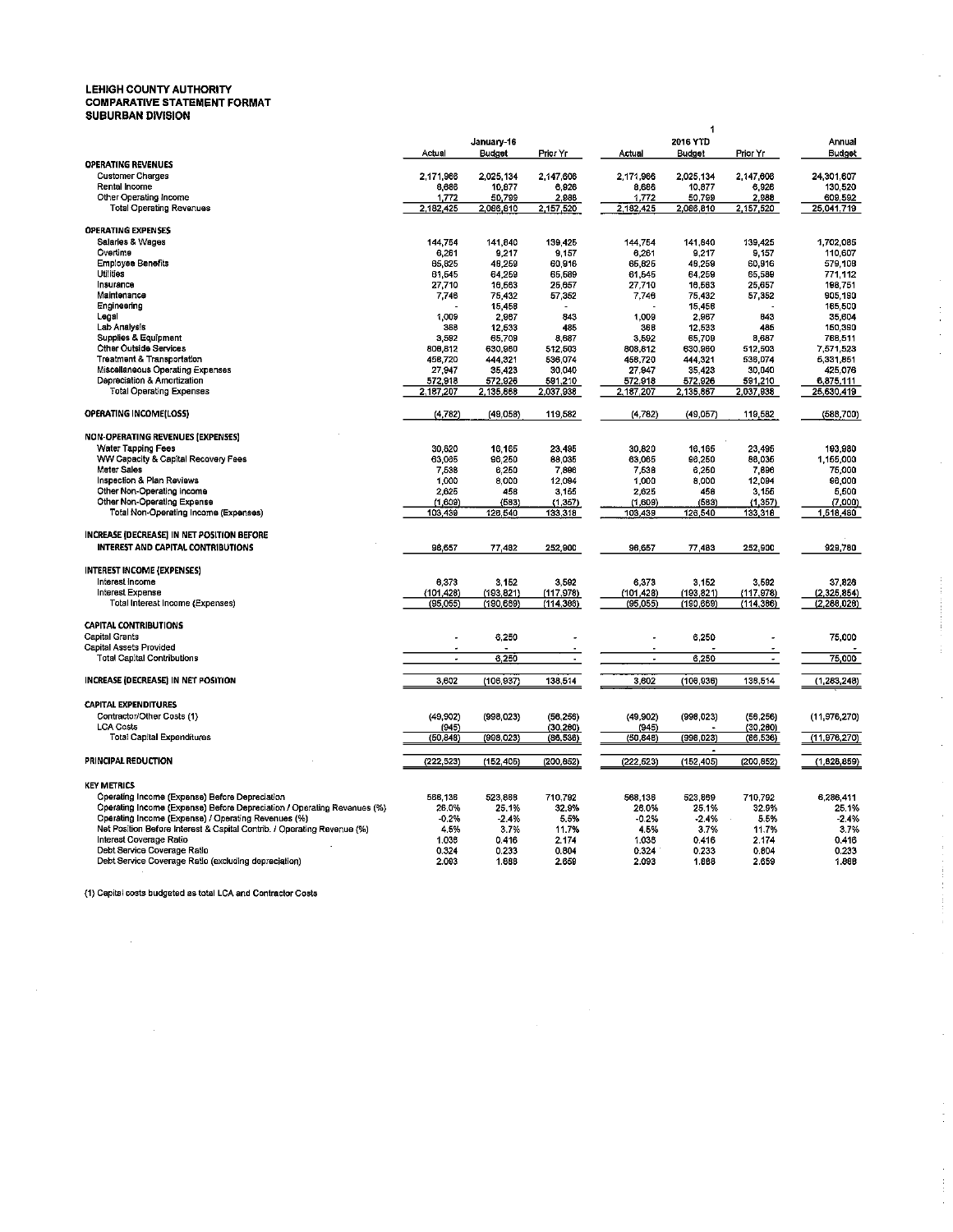# **MEMORANDUM**

**Date:** March 11, 2014

**To:** Authority Board

**From:** John Parsons

**Subject:** Allentown Water System Master Plan

#### **MOTIONS / APPROVALS REQUESTED:**

| No.  | Item                                                     | Amount    |
|------|----------------------------------------------------------|-----------|
|      | Capital Project Authorization                            | \$295,000 |
| 2(1) | Professional Services Authorization – Arcadis U.S., Inc. | \$235,000 |

*(1) Included in the Capital Project Authorization.*

#### **PROJECT OVERVIEW:**

The Project provides for an engineering study that will produce a Master Plan for the Allentown Water System. The Master Plan will include analyses on the water plant, all storage tanks and reservoirs, all pressure booster stations and both surface water intakes. The only part of the water system that will not be included in this project is the water distribution network which is being dealt with as part of other capital projects.

The Master Plan is a requirement of the lease with the City of Allentown, and it must be updated every five (5) years throughout the lifetime of the lease. This initial project and subsequent reports will serve as a basis for the future updates. The Master Plan will address the following areas:

Full-scale condition assessments of all facilities Process audits and optimization Short-term and long-term capital plans Safety, security, and building code audits.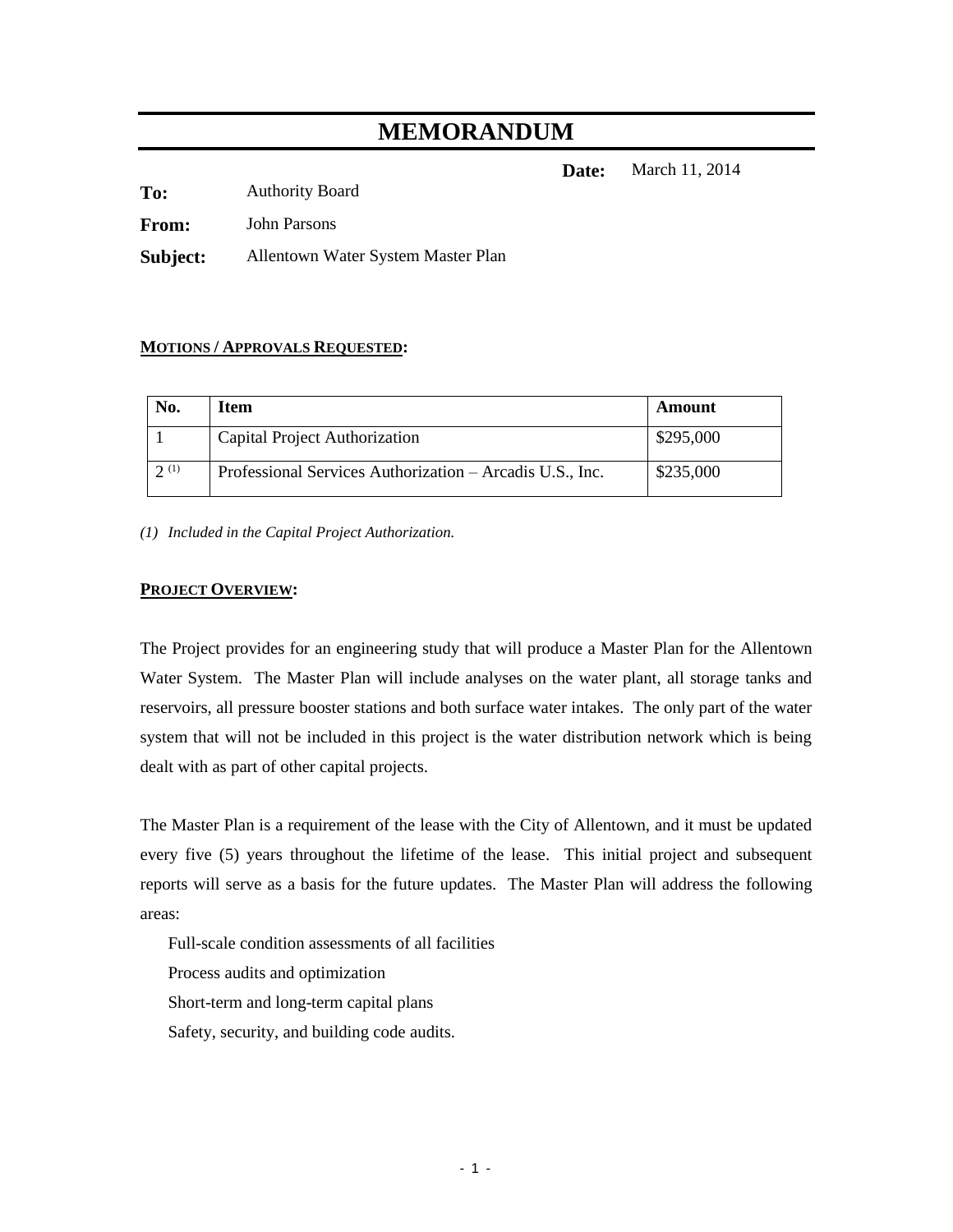The condition assessments will be very timely as we develop an asset management plan which is a major LCA goal for 2016. Many of the water assets are very old. The water plant was built in 1928, although other than the structure itself, very little is still used from the 1928 plant with the exception of the Crystal Spring clearwell. The vast majority of the current water plant was built in 1953. Two of our large reservoirs, namely South Mountain (30 MG) and East Side (10 MG) were both built in 1937. Schantz Spring and its transmission line were built in 1903. Most of our steel and concrete water storage tanks along with their pressure booster stations were built in the 1950s. It was made very clear to the consultants proposing on the Master Plan that they should be looking at the water system in terms of what the current status is, and also what structures/equipment/facilities may not have an expected lifetime that will last throughout the remainder of the lease with the City of Allentown.

The condition assessments will be a major part of this project. Among other tasks, the consultant will provide specialists to perform detailed evaluations in the following areas:

Structural **HVAC** Electrical Security SCADA/Instrumentation Control

Short-term and long-term capital plans will also be developed as part of this project.

#### **FINANCIAL:**

This Project is will be funded by LCA. It is not a Major Capital Improvement Project. No Labor Stabilization Agreement will be required.

#### **CONSULTANT SELECTION PROCESS:**

Four engineering firms including Arcadis, CH2M, Hazen & Sawyer, and AECOM were invited to attend a site visit where they were able to tour the facilities, access the conditions and ask questions related to the proposed work. All four firms have vast experience in the preparation of Master Plans for large utilities.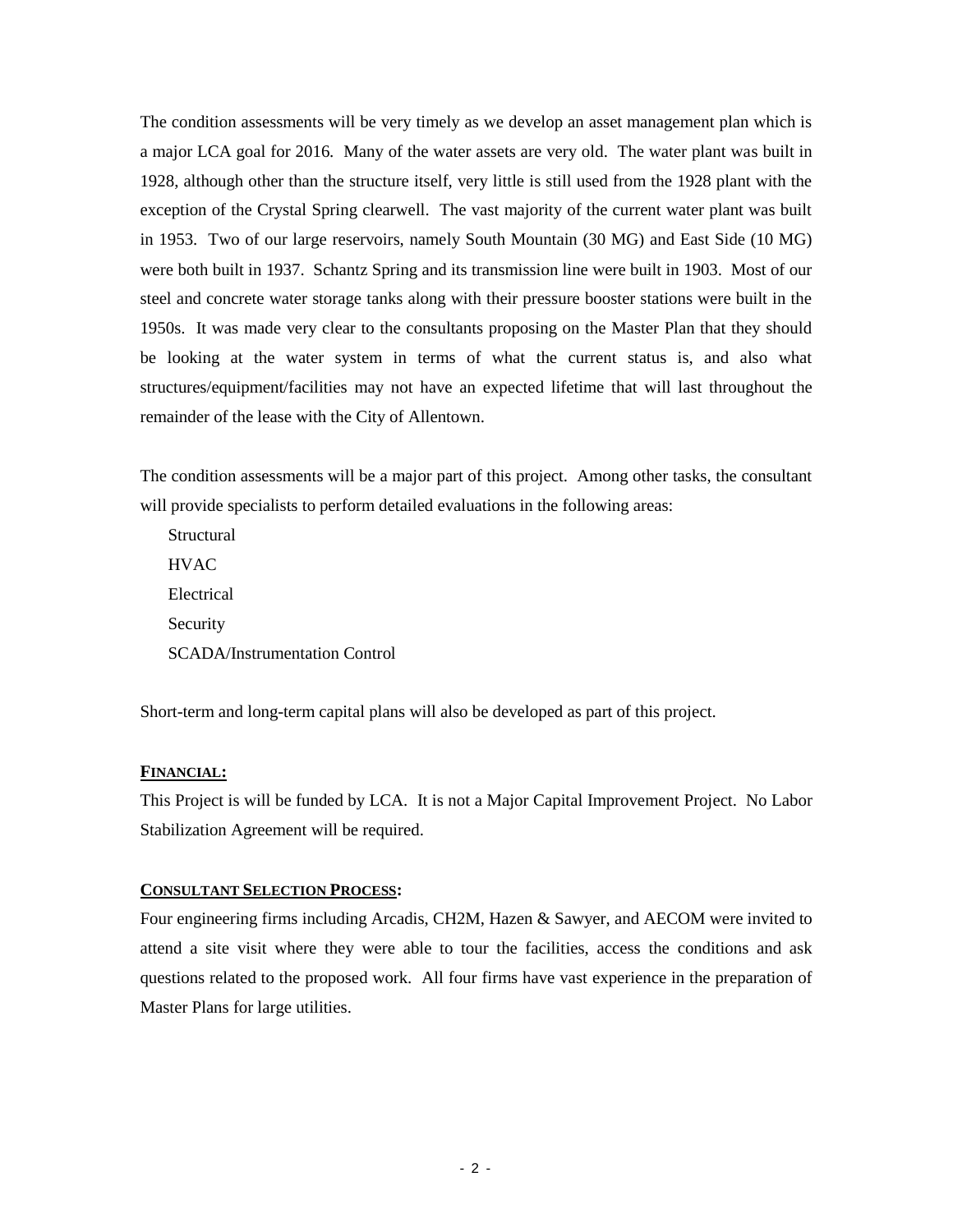| <b>Consultant</b>  | Cost <sup>(1)</sup> | <b>Man-hours</b> |
|--------------------|---------------------|------------------|
| Arcadis U.S., Inc. | \$235,000           | 1,518            |
| CH2M               | \$276,808           | 1,324            |
| Hazen and Sawyer   | \$278,862           | 1,504            |
| AECOM              | \$299,942           | 2,000            |

Proposals were received from each and the results are summarized below:

Based upon our review of all aspects of proposals submitted by the four firms, we recommend award of the Design Phase services to Arcadis U.S., Inc. Their proposal is on scope and represents what we believe is the best overall value for the Authority. Arcadis U.S., Inc. will perform the services outlined in their proposal dated January 22, 2016*.* 

**PROJECT SCHEDULE:** The Request for Proposals (RFP) had a requirement that all project tasks were to be completed within fifteen (15) months of the Notice to Proceed (NTP). Arcadis proposes to complete the entire project within nine (9) months from the NTP. This will be very timely to LCA as the project will be completed well in advance of the preparation timeframe that will be needed for the 2018-2027 Capital Plan.

#### **FUTURE AUTHORIZATIONS:**

None at this time.

*<sup>(1)</sup> Total Proposal Cost*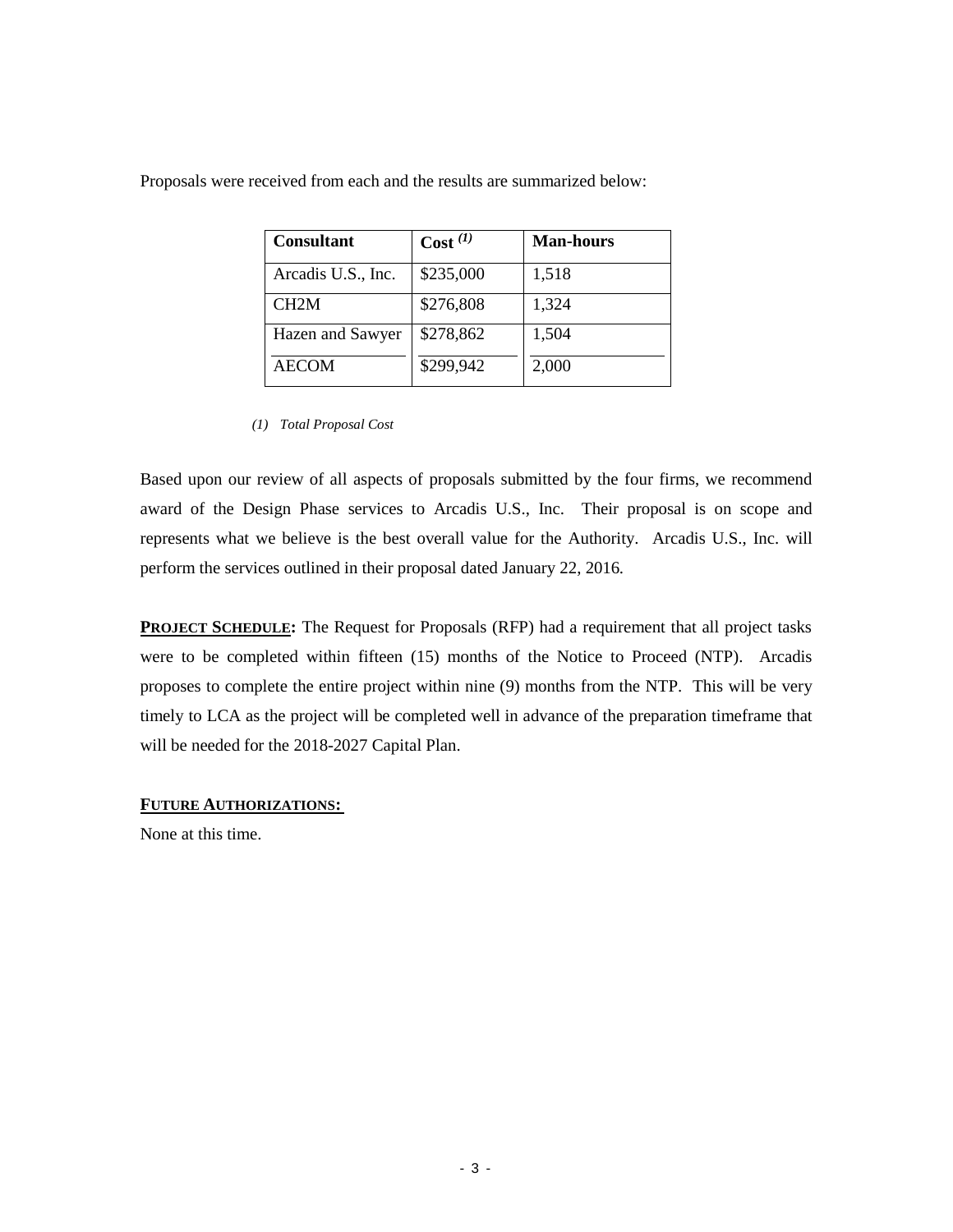| <b>CAPITAL PROJECT AUTHORIZATION</b> |                                                     |                     |                                                                       |  |
|--------------------------------------|-----------------------------------------------------|---------------------|-----------------------------------------------------------------------|--|
| <b>PROJECT NO.:</b>                  | $AD-W-9$                                            | <b>BUDGET FUND:</b> | Allentown Div\Wastewater\Capital                                      |  |
| <b>PROJECT TITLE:</b>                | <b>Allentown Water System</b><br><b>Master Plan</b> |                     | <b>PROJECT TYPE:</b>                                                  |  |
| THIS AUTHORIZATION:                  | \$295,000                                           |                     | Construction<br><b>Engineering Study</b><br><b>Equipment Purchase</b> |  |
|                                      |                                                     |                     |                                                                       |  |

#### **DESCRIPTION AND BENEFITS:**

The Project provides for an engineering study that will create a Master Plan for the Allentown Water System. The Master Plan will include analyses on the water plant, all storage tanks and reservoirs, all pressure booster stations and both surface water intakes. The only part of the water system that will not be included in this project is the water distribution network which is being dealt with as part of other capital projects. The Master Plan is a requirement of the lease with the City of Allentown, and it must be updated every five (5) years throughout the lifetime of the lease. This initial project and subsequent reports will serve as a basis for the future updates.

The Master Plan will address the following areas of concern: full-scale condition assessments, process audits and optimization, short-term and long-term capital plans, and safety, security, and building code audits.

The anticipated schedule for this project provides for completion of all tasks within nine (9) months of the Notice To Proceed.

#### **Authorization Status:**

| <b>Previous Authorizations</b> |  |
|--------------------------------|--|
| None                           |  |

| <b>Requested This Authorization</b> |           |
|-------------------------------------|-----------|
| <b>Staff</b>                        | \$40,000  |
| <b>Engineering Consultant</b>       | \$235,000 |
| <b>Miscellaneous</b>                | \$10,000  |
| Contingency                         | \$10,000  |
| <b>Total This Authorization</b>     | \$295,000 |

| <b>Future Authorizations</b> |  |
|------------------------------|--|
| None at this time            |  |

| <b>REVIEW AND APPROVALS:</b> |      |                                |      |
|------------------------------|------|--------------------------------|------|
| Project Manager              | Date | <b>Chief Executive Officer</b> | Date |
| Chief Capital Works Officer  | Date | Chairman                       | Date |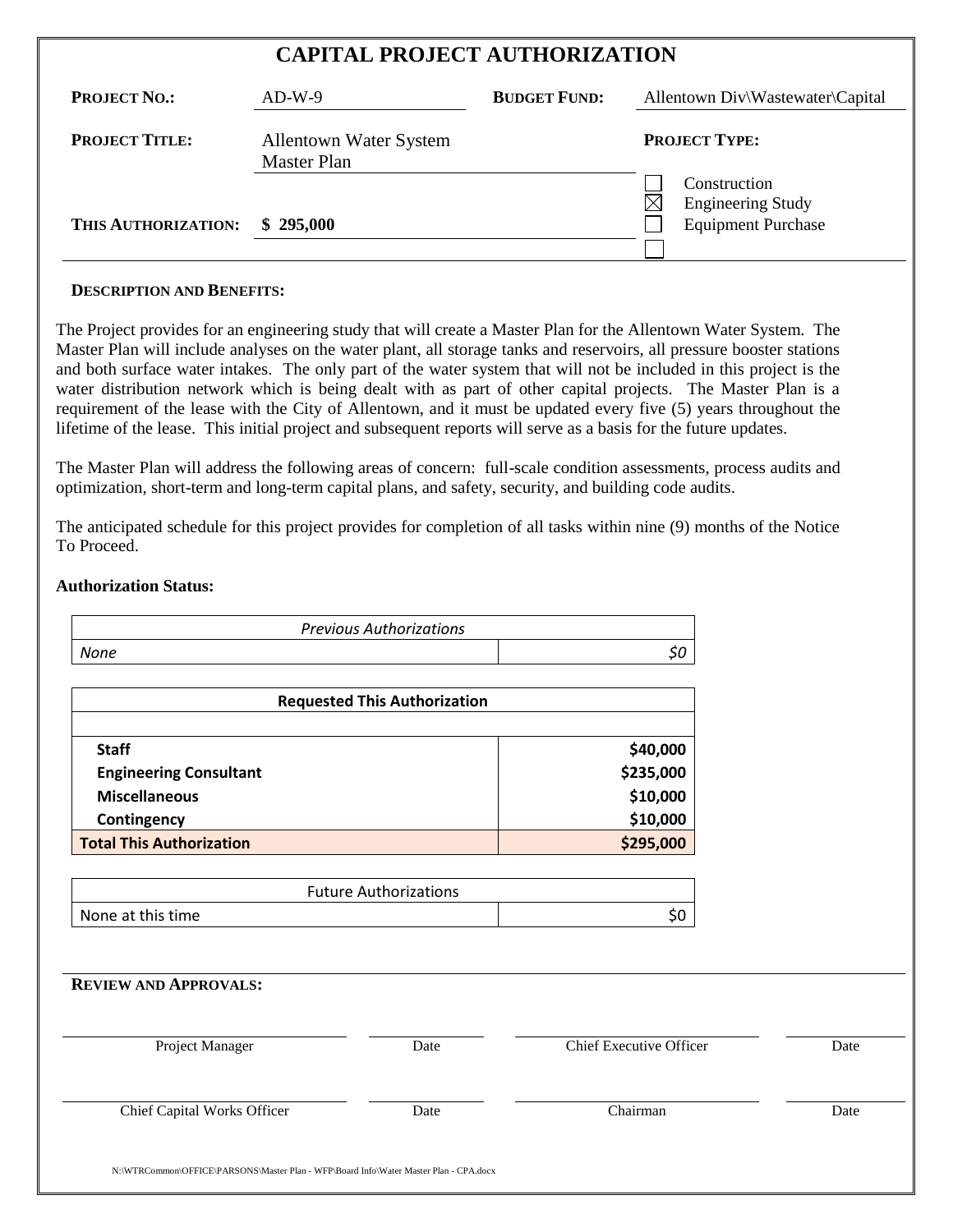

 **(610)398-2503 \* FAX (610)398-8413 \* Email: service@lehighcountyauthority.org**

# **PROFESSIONAL SERVICES AUTHORIZATION**

**Professional:** ARCADIS U.S., INC. **Date:** March 11, 2014 Philadelphia, PA 19107 **Approvals**

1128 Walnut Street, 4th Floor **Requested By:** John Parsons

**Department Head: Chief Executive Officer:**

#### **Allentown Water System Master Plan**

**Arcadis will create a Master Plan for the Allentown Water Plant and all of the remote stations,** reservoirs, pump stations, water tanks and surface water intakes. The Master Plan is a requirement of the lease with the City of Allentown, and it must be updated at five (5) year intervals throughout the lifetime of the lease. Arcadis will provide the following services as part of the contract:

| <b>Professional Services</b>                                     |  |  |  |  |
|------------------------------------------------------------------|--|--|--|--|
| 1. Perform a full-scale condition assessment of all facilities   |  |  |  |  |
| 2. Complete Process Optimization to reduce operational costs     |  |  |  |  |
| 3. Prepare capital plans of 1-10, 10-25, and 25-50 years         |  |  |  |  |
| 4. Complete building code, safety and security audits            |  |  |  |  |
| 5. Provide appropriate reports and presentations on all findings |  |  |  |  |

Please reference the cover Memo for additional information.

#### **Design Phase:**

**Cost Estimate (not to be exceeded without further authorization):** *\$235,000*

**Time Table and Completion Deadline:** As required to meet various critical deadlines as set forth in the proposal.

**(For Authority Use Only) Authorization Completion: Approval: Actual Cost: Date:**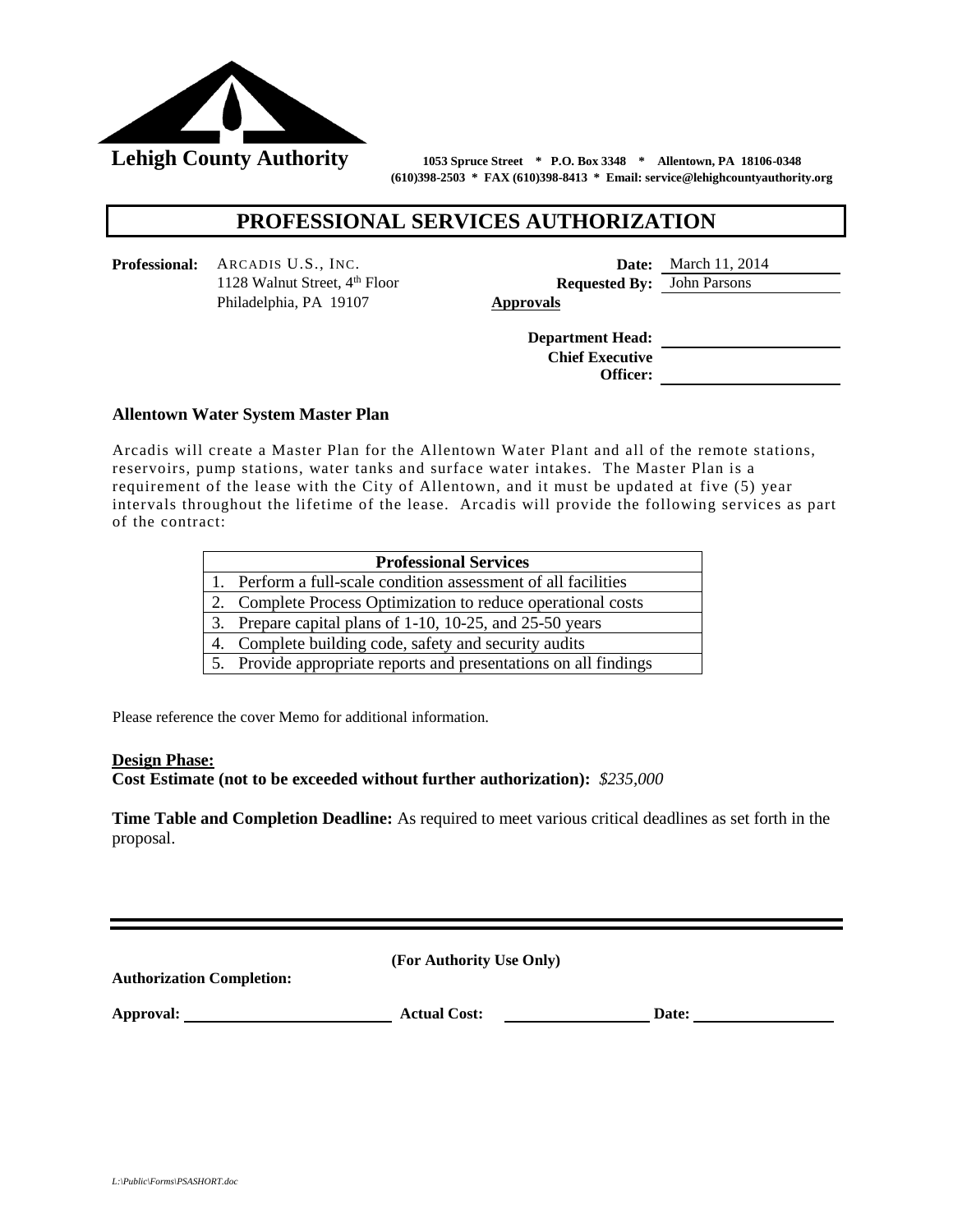# **PROFESSIONAL SERVICES AUTHORIZATION INDEMNIFICATION Allentown Water System Master Plan**

(To be signed by Professional and returned to the Authority)

I am or represent the Professional indicated above, and as such I am authorized to:

 $\Box$  Accept the terms of the professional services authorization dated March 11, 2016, attached; and

Name (signature): Name (printed)

l

Title: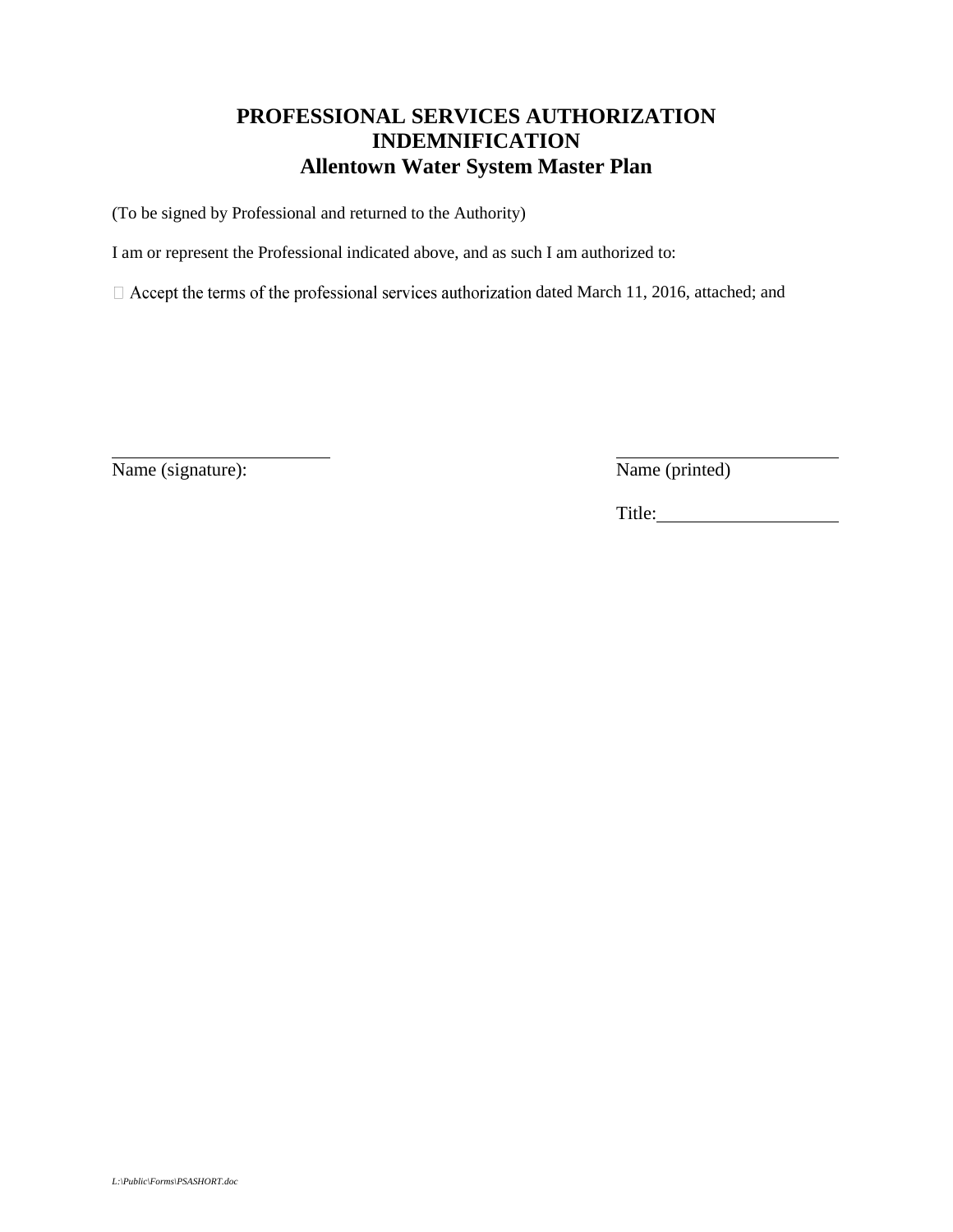# **MEMORANDUM**

**Date:** March 7, 2016

| To:          | <b>Authority Board</b>                                                |
|--------------|-----------------------------------------------------------------------|
| <b>From:</b> | Jason Peters, Frank Leist                                             |
| Subject:     | Allentown Division - Water Main Replacement Program                   |
|              | Design Phase & Pipe Prioritization Assessment Program for- Cycles 4-6 |

#### **MOTIONS / APPROVALS REQUESTED:**

| No.           | Item                                                        | Amount    |
|---------------|-------------------------------------------------------------|-----------|
|               | Capital Project Authorization – Design Phase & Pipe         | \$961,455 |
|               | Prioritization Assessment Program Cycles 4-6                |           |
| $\mathcal{D}$ | Professional Services Authorization – Gannett Fleming, Inc. | \$601,455 |
|               |                                                             |           |

*(1) Included in the Capital Project Authorization.* 

*(2) Does not include Construction phase related engineering services.* 

#### **PROJECT OVERVIEW:**

The Operating Standards of the Lease Agreement (Agreement) requires Lehigh County Authority (LCA) replace two-miles of aged spun and/or pit cast-iron water mains annually. This Project covers Cycles 4-6 which will address the Allentown Division (AD) main replacement requirements for years 2017 through 2019.

The Project includes approval for a total of seven- miles of water main to be designed and bid through the term of this authorization. The additional one- mile of water main requested beyond the required six-miles is necessary to allow the main replacements to be constructed from intersection to intersection thus allowing future replacements to be easily constructed without interruptions in service to customers in the area. This additional water main will then be credited to future cycle installation requirements allowed. Additionally the Project includes the Pipe Prioritization Assessment Program along with its projected 5 year plan also required by the Agreement

Given the complex nature of this project, replacing mains in a highly populated urban area with many underground facilities, continuous traffic and work restrictions coordination with the City of Allentown (COA) and its many departments along with other outside agencies and private utilities such as UGI is critical to obtain the necessary approvals. As was the execution method for the previous Project for Cycles 1-3 that addressed the main replacement requirements for years 2014 through 2016 it is envisioned that all main replacements for a given year will be covered by a single construction contract.

#### **FINANCIAL:**

The Project will be funded by the LCA Allentown Division and has been approved by the COA as a Major Capital Improvement.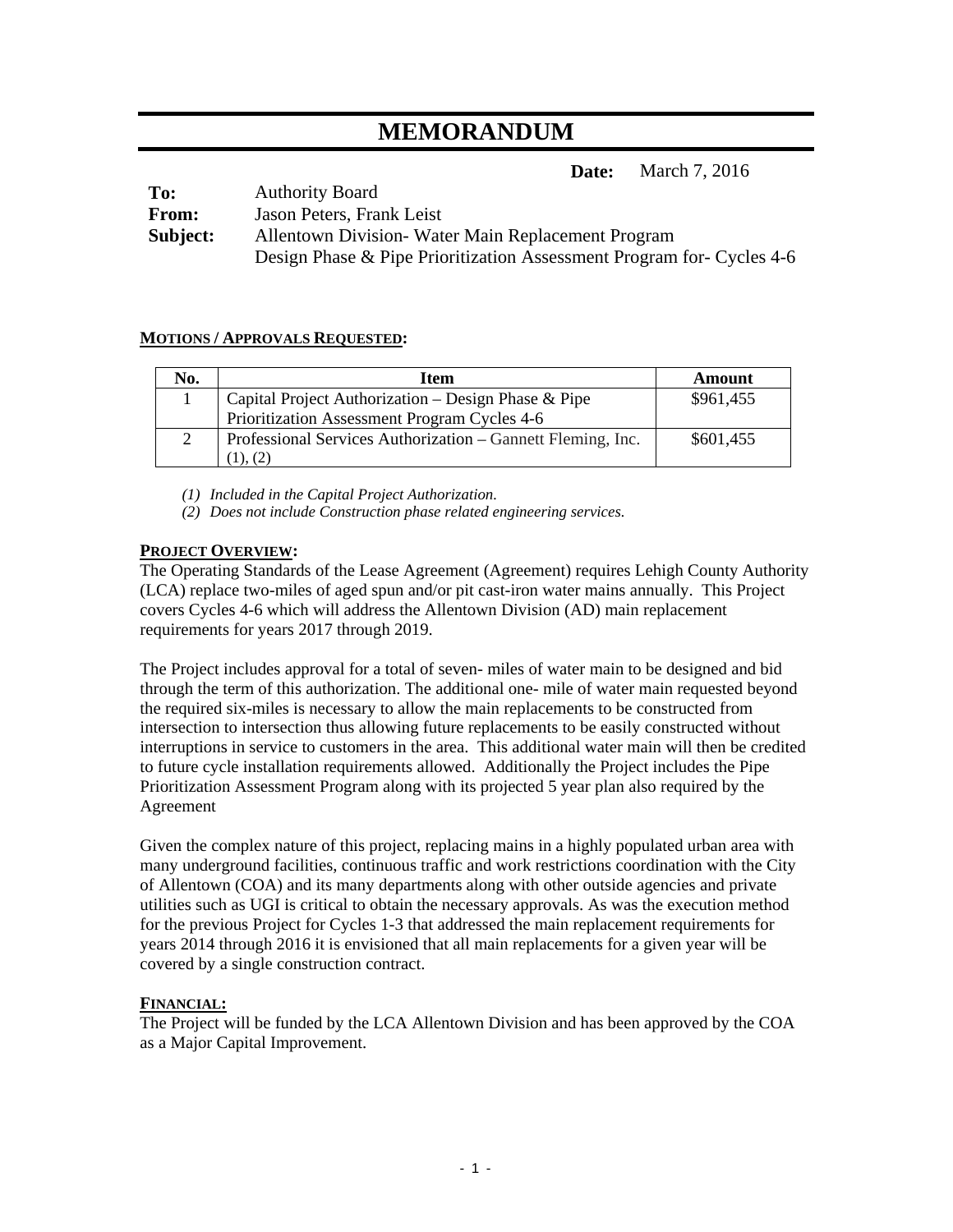#### **PROJECT STATUS:**

Pending Board approval of the Design Phase for Cycles 4-6

#### **THIS APPROVAL-DESIGN PHASE- CYCLES 4-6**

To assure continued continuity and efficiencies that resulted an excellent product for LCA and the local community for the main replacement program; the LCA Staff recommends retaining the services of Gannett Fleming. Inc. (GF) to provide, design related services and the Pipe Prioritization Assessment Program for Cycles 4-6 Program. The following table summarizes the professional services to be performed:

| <b>Professional Services</b> (1)                                                   |
|------------------------------------------------------------------------------------|
| 1. Administer the Pipe Prioritization Assessment Program.                          |
| 2. Prepare the Pipe Prioritization Assessment Report for the projected 5 year plan |
| for compliance with the Agreement.                                                 |
| 3. Coordinate with City Streets Program, other City departments, outside agencies  |
| and utilities.                                                                     |
| 4. Prepare plans and specifications for segments of main to be replaced.           |
| 5. Prepare and obtain regulatory and municipal permits as required.                |
| 6. Provide bidding services.                                                       |

*(1) THE FOLLOWING SERVICES ARE NOT INCLUDED: The design and permitting of ADA ramps at intersections pursuant to the Americans With Disabilities Act that may be required in some cases by street paving restoration; permitting for railroad borings, creek/river crossings; design of water mains that are affixed to bridges. If deemed necessary, a cost will be negotiated for the required service.* 

#### **CONSULTANT PROJECT BACKGROUND:**

Among other projects, GF is currently our consultant for the first AD Main Replacement Project for Cycles 1-3 over the duration of which GF and LCA have established an excellent partnership working directly with the City of Allentown (COA) producing highly detailed and allencompassing projects that have met and exceeded many goals. These goals include areas such as scheduling and planning, permitting approval, COA department approvals as well as cooperatively working with other agencies and utility owners. All of which have mitigated many potential costs and or delays to the design while providing minimal construction cost change orders during the respective construction phase of each project.

**FUTURE AUTHORIZATIONS:** Capital Project Authorization (CPA) Amendment(s) will be presented to the Board at a later date for:

*Construction Phase(s):* Approvals will be requested separately for each cycle on an annual basis in late March or early April after bids are received.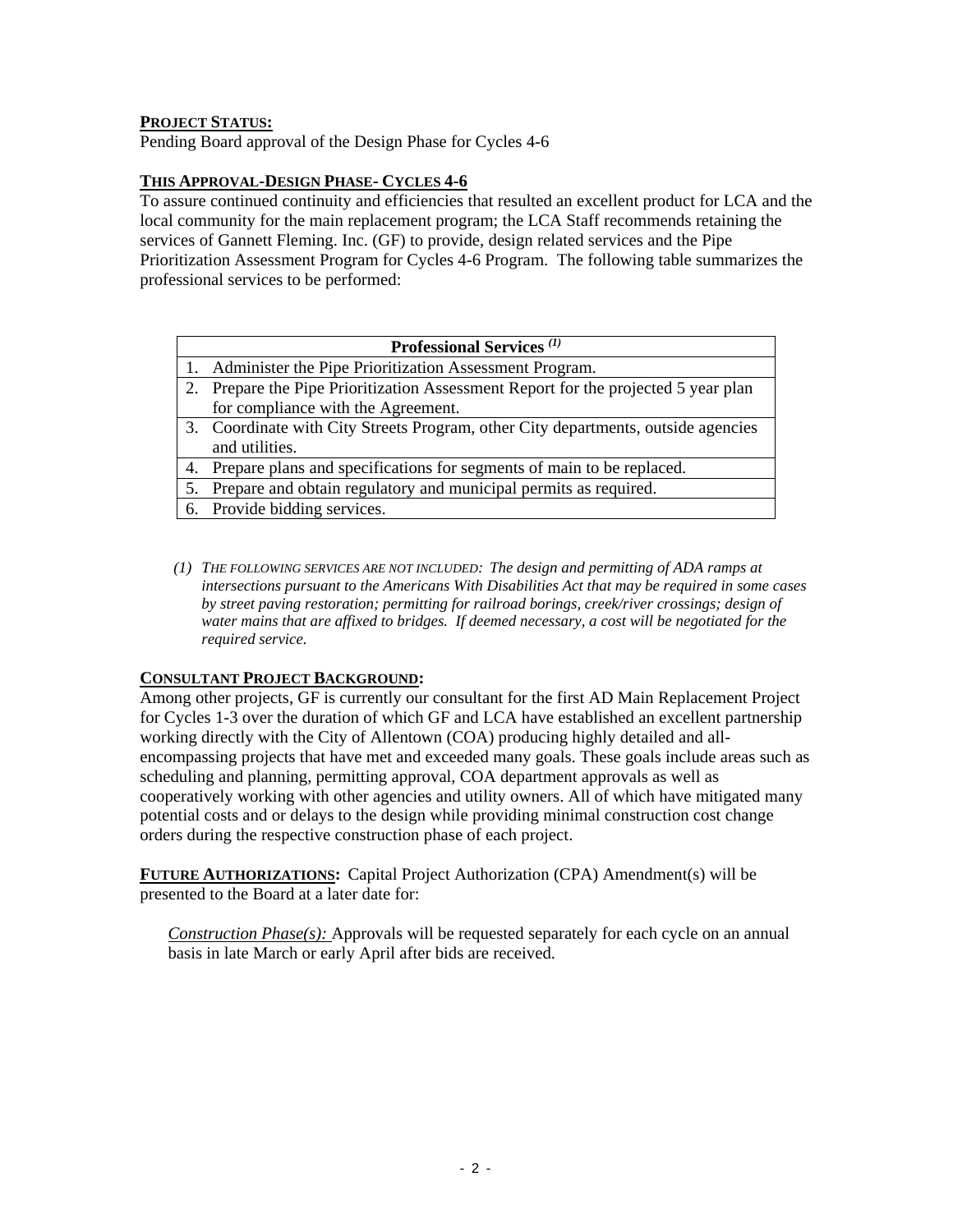| <b>CAPITAL PROJECT AUTHORIZATION</b> |  |
|--------------------------------------|--|
|--------------------------------------|--|

| <b>PROJECT NO.:</b>   | $AD-W-16-3$                                                                     | <b>BUDGET FUND:</b> | Allentown Div\Water\Capital |
|-----------------------|---------------------------------------------------------------------------------|---------------------|-----------------------------|
| <b>PROJECT TITLE:</b> | <b>Allentown Division - Water Main</b><br><b>Replacement Program Cycles 4-6</b> |                     | <b>PROJECT TYPE:</b>        |
|                       |                                                                                 |                     | Construction                |
|                       |                                                                                 |                     | <b>Engineering Study</b>    |
| THIS AUTHORIZATION:   | \$961,455                                                                       |                     | <b>Equipment Purchase</b>   |
|                       |                                                                                 |                     | Amendment                   |

#### **DESCRIPTION AND BENEFITS:**

Through the Operating Standards of the Lease Agreement (Agreement) Lehigh County Authority (LCA) is required to annually replace two-miles of aged spun and/or pit cast-iron water mains following a certain criteria as described in the Agreement. This work also not only has to be coordinated with the City of Allentown (COA) and its many departments but also with other outside agencies and private utilities such as UGI. In doing so it is critical in administering and maintaining the Pipe Prioritization Assessment Program along with its projected 5 year plan given the complex nature of this project replacing mains in a highly populated urban area, with many underground facilities and continuous traffic and work restriction

The replacements of these mains are critical in meeting the requirements of the Lease Agreement but also will provide increased reliability of water service for our customers.

Please reference the cover Memo for additional information.

#### **Authorization Status:**

 $+$ 

| <b>REQUESTED THIS AUTHORIZATION</b>                                                                                                                                                               |              |
|---------------------------------------------------------------------------------------------------------------------------------------------------------------------------------------------------|--------------|
| <b>Design Phase</b>                                                                                                                                                                               |              |
| <b>Staff</b>                                                                                                                                                                                      | \$160,000    |
| <b>Engineering Consultant</b>                                                                                                                                                                     | \$601,455    |
| <b>Pipe Prioritization Program, Design,</b><br>& Bid phase Services                                                                                                                               |              |
| Miscellaneous <sup>(1)</sup>                                                                                                                                                                      | \$150,000    |
| <b>Contingencies</b>                                                                                                                                                                              | \$50,000     |
| <b>Total This Authorization</b>                                                                                                                                                                   | \$961,455    |
|                                                                                                                                                                                                   |              |
| <b>Future Authorization</b>                                                                                                                                                                       |              |
| <b>Construction Phase</b>                                                                                                                                                                         | \$10,644,480 |
|                                                                                                                                                                                                   |              |
| <b>Total Estimated Project</b>                                                                                                                                                                    | \$11,605,935 |
| (1) Includes subsurface investigations such as geo-tech work, soft digs, ground<br>penetrating radar if required; also permit fees and other miscellaneous costs.<br><b>REVIEW AND APPROVALS:</b> |              |
|                                                                                                                                                                                                   |              |

| Project Manager                    | Date | Chief Executive Officer | Date |
|------------------------------------|------|-------------------------|------|
| <b>Chief Capital Works Officer</b> | Date | Chairman                | Date |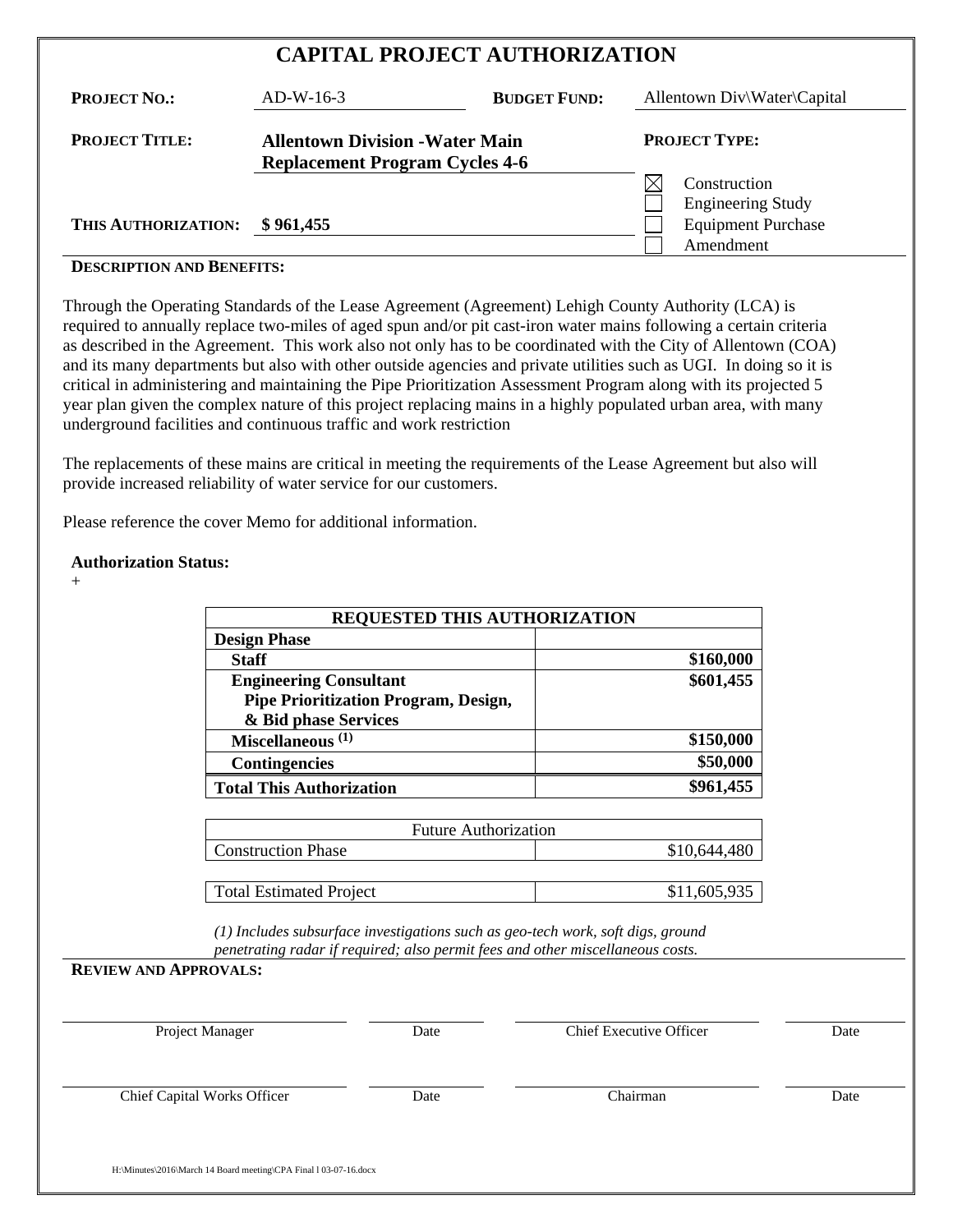

 **(610)398-2503 \* FAX (610)398-8413 \* Email: service@lehighcountyauthority.org** 

# **PROFESSIONAL SERVICES AUTHORIZATION**

**Professional:** GANNETT FLEMING, INC. P.O. Box 67100 Harrisburg, PA 17106 **Requested By:** Jason Peters

**Date:** March 7, 2016

 **Approvals Department Head: Chief Executive Officer:** 

#### **Allentown Division – Design Phase - Water Main Replacement Program- Cycles 4-6-**

Dannett Preming, the will perform the aesign and old related service and a Fipe Fiornization As Gannett Fleming, Inc. will perform the design and bid related service and a Pipe Prioritization Assessment Professional Services.

| <b>Professional Services</b> <sup>(1)</sup>                                            |
|----------------------------------------------------------------------------------------|
| 1. Administer the Pipe Prioritization Assessment Program                               |
| 2. Prepare the Assessment Report for the projected 5 year plan for compliance with the |
| Agreement.                                                                             |
| 3. Coordinate with City Streets Program, other City departments, outside agencies and  |
| utilities                                                                              |
| 4. Prepare plans and specifications for segments of main to be replaced                |
| 5. Perform permitting services (regulatory and municipal).                             |
| 6. Perform bidding services.                                                           |

*(1) THE FOLLOWING SERVICES ARE NOT INCLUDED: The design and permitting of ADA ramps at intersections pursuant to the Americans With Disabilities Act that may be required in some cases by street paving restoration; permitting for railroad borings, creek/river crossings; design of water mains that are affixed to bridges . If deemed necessary, a cost will be negotiated for the required service.*

**Design Phase: Cost Estimate (not to be exceeded without further authorization):** \$601,455

**Time Table and Completion Deadline:** As required to meet various critical deadlines.

**Authorization Completion:** 

Approval: <u>New York: Actual Cost:</u> 2014 **Date:** 2014 **Date:** 2014 **Date:** 2014 **Date:** 2014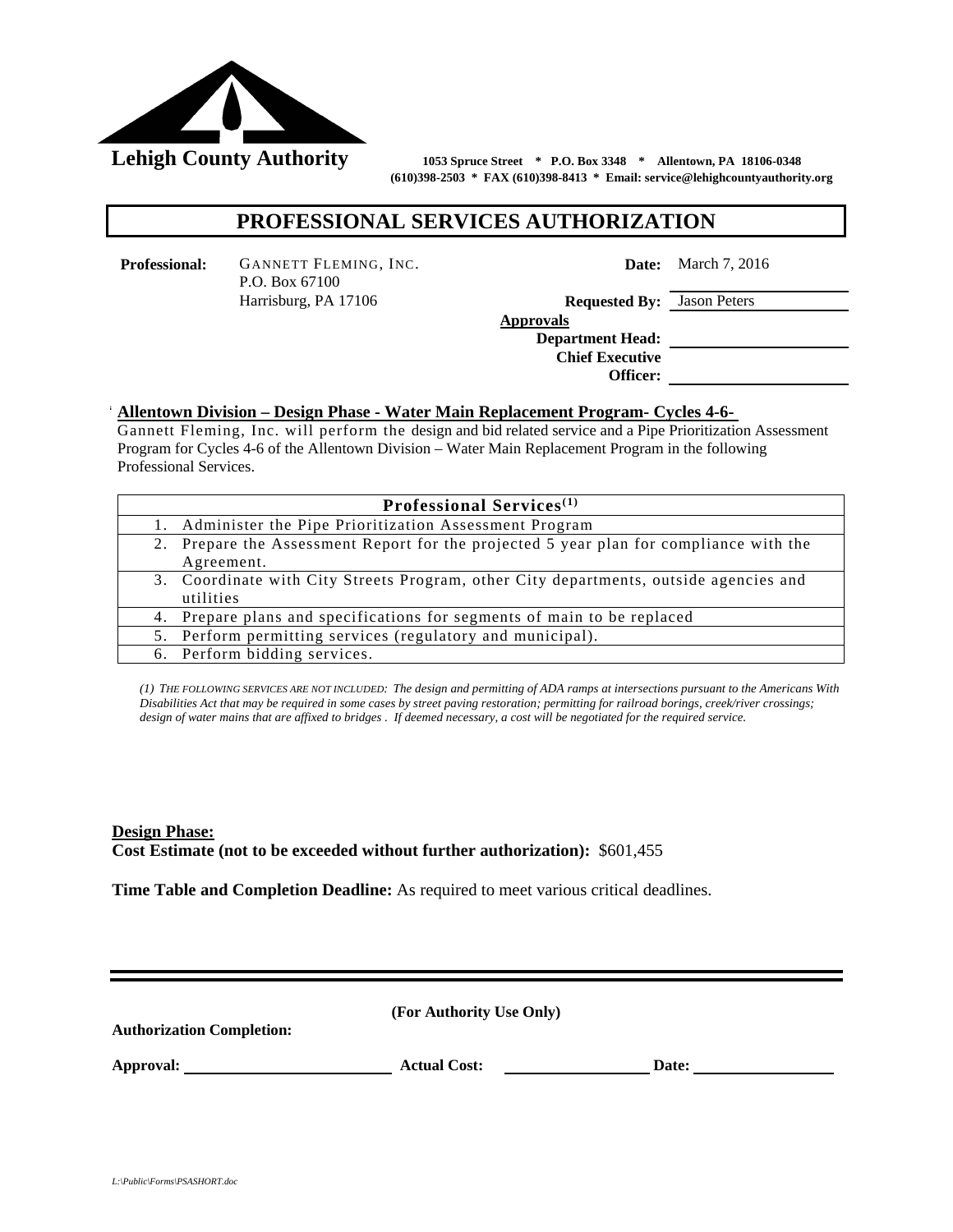# **SEWAGE TRANSPORTATION AGREEMENT**

(Lowhill Township Sewer System)

THIS AGREEMENT, made as of the day of  $\frac{1}{2016}$ , by and between

**UPPER MACUNGIE TOWNSHIP,** a Pennsylvania township, and **UPPER MACUNGIE TOWNSHIP AUTHORITY,** a Pennsylvania municipal authority, both with offices at 8330 Schantz Road, Breinigsville, Pennsylvania, parties of the first part (both jointly hereinafter referred to as "Upper Macungie"),

#### AND

**LEHIGH COUNTY AUTHORITY,** a Pennsylvania municipal authority with offices at 1053 Spruce Road, Wescosville, Pennsylvania (hereinafter referred to as the "Authority"), party of the second part.

#### WITNESSETH:

WHEREAS, Lowhill Township ("Lowhill") is presently a relatively rural township located in northwestern Lehigh County but in which a large housing development extended from neighboring townships into the very southeastern corner of the township, which housing development has a central sewer system; and

WHEREAS, this Lowhill sewer system is in a drainage basin that flows towards the Western Lehigh Interceptor for transportation of sewage to the City of Allentown wastewater treatment plant for treatment; and

WHEREAS, it is necessary for this central sewer system to flow through the neighboring Upper Macungie sewer system to get to the Western Lehigh Interceptor (for purposes of this agreement that central sewer system will be called the "Lowhill System"); and

WHEREAS, the Upper Macungie Township Authority and Lowhill Township entered into an agreement dated 12 December 1989 whereby the parties agreed to terms to allow the Lowhill System to flow through Upper Macungie's sewer system and also to provide for Upper Macungie to operate and maintain the Lowhill System; and

WHEREAS, the Authority was formed by the Commissioners of Lehigh County, in part, to provide public water and sewer service in the Lehigh Valley; and

WHEREAS, the Authority and Lowhill have agreed for Lowhill to convey the Lowhill System to the Authority and the Authority will thenceforth own the Lowhill System and provide all public sewer service to customers in Lowhill, no longer needing Upper Macungie to operate and maintain the Lowhill System; and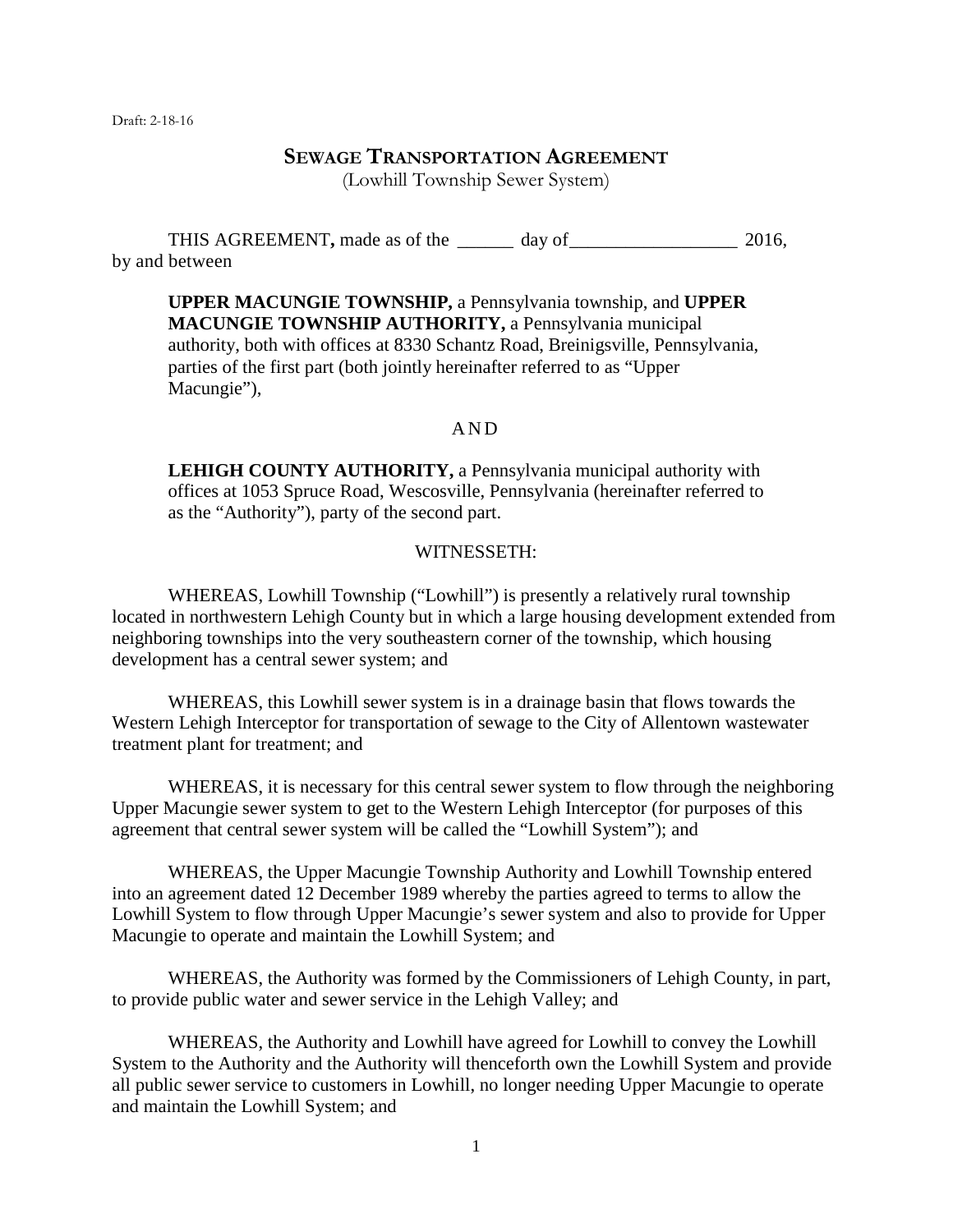WHEREAS, the 12 December 1989 Agreement does not have an assignment clause and therefore Upper Macungie has requested a new transportation agreement with the Authority;

NOW THEREFORE, in consideration of the promises and mutual covenants made herein, and expressing the intent to be legally bound hereby, the parties agree that the above recitals do form a part of this agreement and it is further agreed as follows:

1. Upper Macungie agrees, where feasible, to assist the Authority in providing sewer service in Lowhill Township by providing transportation of the wastewater from the Lowhill System to the Western Lehigh Interceptor system, which shall include use of the Applewood Pump Station, or any subsequent modification or replacement thereof.

2. The Authority covenants to require construction of all wastewater facilities in compliance with the Lowhill Township official sewage facilities plan, as amended from time to time, and in compliance with the Authority's general specifications for sanitary sewer construction, including any future revisions thereof. Upper Macungie shall have the right to review the said new sewer installations in Lowhill Township that flow through the Upper Macungie's system for the purpose of ascertaining that such construction complies with the prevailing specifications and requirements of the Authority.

3. It is understood the allocation for wastewater conveyed from the Lowhill System through Upper Macungie's system shall be allocated to Lowhill, and not Upper Macungie.

4. The Authority agrees to maintain the Lowhill System in good repair and operating condition and to make all repairs, renewals, replacements and improvements thereto as required to maintain adequate sanitary sewer service, which includes the Authority repairing and/or eliminating, at its own expense, any infiltration/inflow entering Upper Macungie's system from the Lowhill System that exceeds engineering standards for allowable infiltration/inflow.

5. The Authority hereby agrees to indemnify and hold Upper Macungie harmless from any and all liability arising out of the Authority's performance and obligations under the terms of this Agreement. The Authority shall not, however, be liable for any portion of a judgment nor associated litigation expenses, including attorney's fees, ultimately determined to be the result of the negligence or willful misconduct of Upper Macungie, or any of its employees, agents and officials.

Upper Macungie hereby agrees to indemnify and hold the Authority harmless from any and all liability arising out of Upper Macungie's performance and obligations under the terms of this Agreement. Upper Macungie shall not, however, be liable for any portion of a judgment nor associated litigation expenses, including attorney's fees, ultimately determined to be the result of the negligence or willful misconduct of the Authority, or any of its employees, agents and officials.

6. The Authority and Upper Macungie agree to review the terms and conditions of this Agreement periodically to determine the need for change or modification of any of the provisions set forth in this Agreement, including increasing the scope of the Lowhill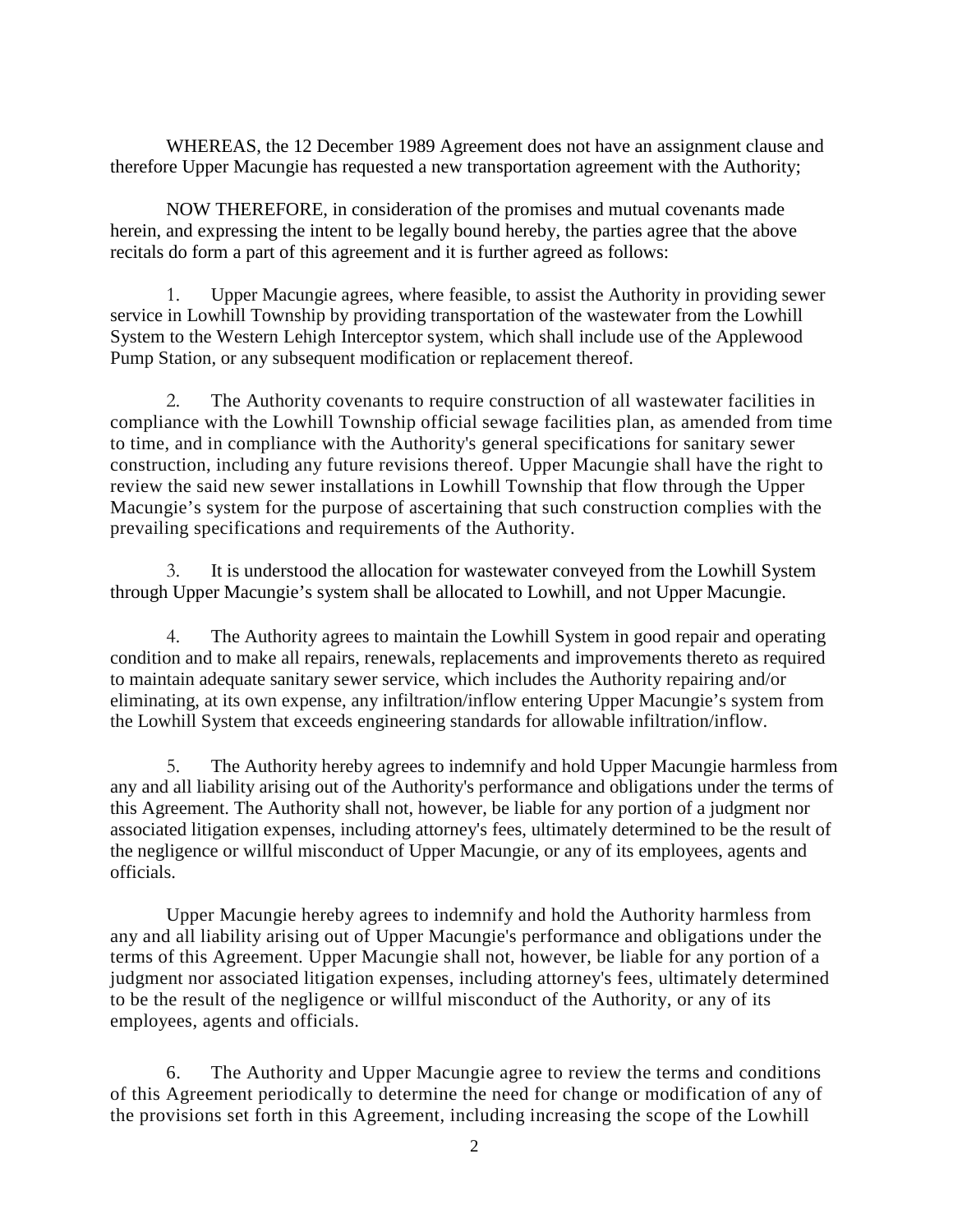system and/or increasing sewage capacity to the Upper Macungie system as well as the termination of the Agreement, if deemed by either party to be in its best interests. Should the Agreement be terminated, the Authority shall be responsible to pay to Upper Macungie any and all non-contested outstanding invoices due Upper Macungie as of the date of such termination.

7. The Authority shall pay a transportation charge to Upper Macungie quarterly in the amount of \$0.025 per thousand gallons of sewage.

8. The Authority shall pay a pump station charge to Upper Macungie quarterly in the amount of \$0.63 per thousand gallons of sewage.

9. The volume of sewage billable for all customers of the Lowhill System shall be based on the volume of water supplied to those customers; all properties within the Lowhill System shall have water meters.

10. The Authority shall pay its quarterly share of the operating expenses of the App1ewood sewage pumping station, said payment being in proportion to the volume of sewage flowing from the Lowhill System to the total flow into the said pumping station. The Authority shall be supplied with Upper Macungie's rate schedules for wastewater service applicable to the Lowhill System, which shall be kept current, and shall also be notified by Upper Macungie sixty (60) days in advance of any proposed rate changes to such schedules.

11. The Authority shall collect from any new connections to the Lowhill System, and pay to Upper Macungie, any tapping fees or other fees that an Upper Macungie customer that utilizes the Applewood Pump Station would pay for a new connection in Upper Macungie.

12. All costs associated with Upper Macungie's engineer's review of Upper Macungie's system's capacity to accommodate the new connections to the Lowhill System shall be the sole responsibility of the Authority.

13. In the event of the need for a major capital expenditure to renovate or preserve the capacity of the Applewood Pump Station or any facility within Upper Macungie's system and utilized by the Lowhill System, the Authority agrees to make a contribution thereto in direct proportion to the volume of sewage flowing from the Lowhill System in relation to the then total current sewage flows through the said station.

14. This Agreement shall inure to the benefit of and shall be binding upon the parties hereto and their respective successors and assigns. The parties agree that if Upper Macungie Township dissolves the Upper Macungie Township Authority, it shall assume all of Upper Macungie Township Authority's rights and responsibilities under this Agreement with no further action necessary to effectuate that assumption. Upper Macungie Township shall then solely be the party of the first part.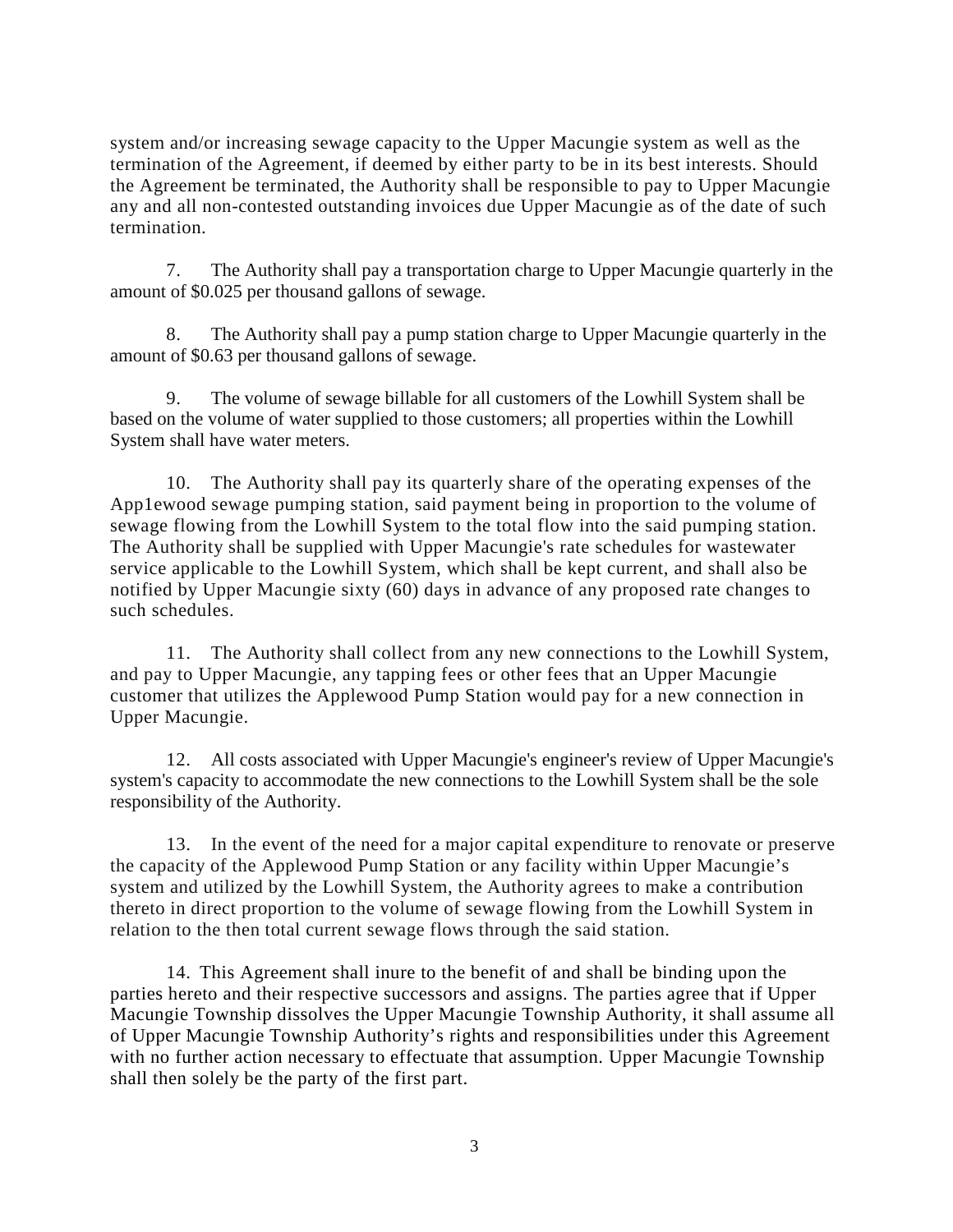15. This Agreement may be amended at any time by mutual agreement in writing, executed by all parties hereto.

16. If any provisions of this Agreement are held to be invalid or unenforceable, such invalidity will not affect any other provision hereof, and the remaining provisions hereof shall be construed and enforced as if such invalid provisions had not been contained herein.

17. This Agreement may be executed in multiple counterparts, each of which shall be regarded for all purposes as an original, and such counterparts shall constitute but one and the same instrument.

18. This Agreement will be governed by and constructed under the laws of the Commonwealth of Pennsylvania. Any action or proceeding seeking to enforce any provision of, or based on any right arising out of this Agreement may be brought against any of the parties in the Court of Common Pleas of the County of Lehigh, and each party consents to the jurisdiction of such court (and of the appropriate appellate courts) in any such action or proceeding and waives any objection to venue made therein.

IN WITNESS WHEREOF, each of the parties hereto has caused this Agreement to be duly executed and attested by its proper officers, pursuant to proper action of its governing body, all as of the day and year first above written.

| ATTEST:                          | LEHIGH COUNTY AUTHORITY                           |
|----------------------------------|---------------------------------------------------|
| By: $\qquad \qquad$              |                                                   |
| Bradford E. Landon:<br>Solicitor | Liesel M. Gross<br><b>Chief Executive Officer</b> |
| ATTEST:                          | <b>UPPER MACUNGIE TOWNSHIP</b>                    |
| By: $\qquad \qquad$              | $\mathbf{By:}$                                    |
| Name (Printed):<br>Title:        | Name (Printed):<br>Title:                         |
| ATTEST:                          | <b>UPPER MACUNGIE TOWNSHIP AUTHORITY</b>          |
| $\mathbf{By:}$                   | $\mathbf{By:}$                                    |
| Name (Printed):<br>Title:        | Name (Printed):<br>Title:                         |
|                                  |                                                   |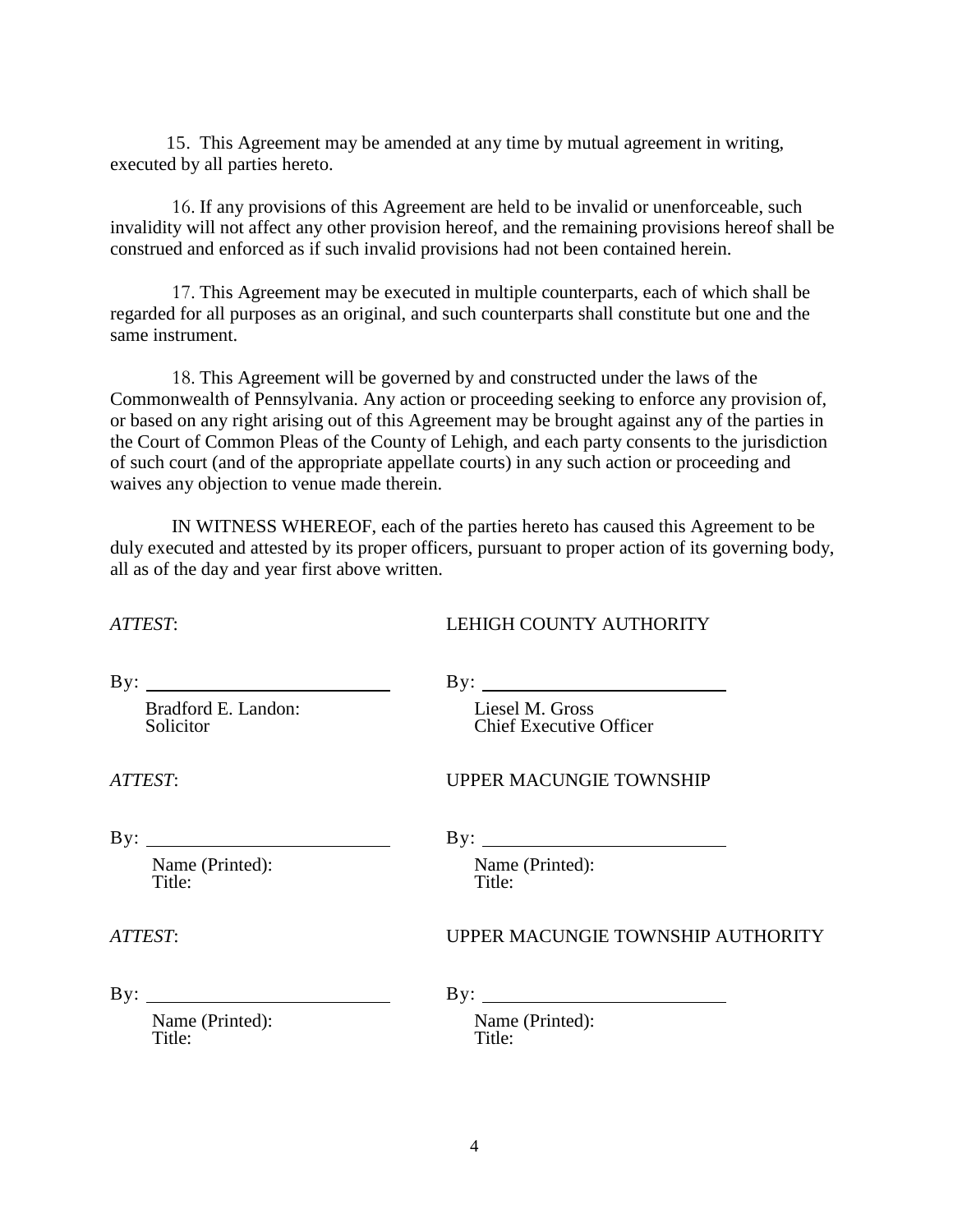#### **FINANCE & ADMINISTRATION**

#### **ACTION ITEMS**

#### **DISCUSSION ITEMS**

#### **1.** *January Financials – March 14*

In order to get on the established schedule of presenting monthly financial statements with the second Board meeting each month, the January 2016 financials will be presented at the March 14 meeting, followed by February 2016 financials prepared for the March 28 meeting. This will complete the transition into the new established schedule.

#### **2.** *Financial Health / Goals – March 28*

Presentation and discussion of the Authority's 2016 financial goal statements and revenue models / options.

#### **INFORMATION ITEMS**

#### **1.** *Recently Purchased Investments – Certificates of Deposit (CDs)*

| <b>CERTIFICATES OF DEPOSIT</b> |                             |              |            |                |      |          |
|--------------------------------|-----------------------------|--------------|------------|----------------|------|----------|
| 25-Feb-16                      |                             |              |            |                |      |          |
|                                |                             |              | Gross      | Date of        | Date | Net Rate |
| Fund                           | <b>Bank</b>                 | Location     | Amount     | Purchase       | Due  | %        |
|                                |                             |              |            |                |      |          |
| LLRI CR                        | Banco Popular North America | New York, NY | 245,000.00 | 2/10/16 2/9/18 |      | 1.25     |

Fund Descriptions for Investments:

| Cons Wtr (2)    |
|-----------------|
| LLRI CR         |
| Cons LL2 (314)  |
| WW Capac        |
| 2010 Wtr Cons A |
| Wtr R&R         |

Consolidated Water (2) Little Lehigh Relief Interceptor Capital Reserves Consolidated Little Lehigh Relief Interceptor 2 **Wastewater Capacity** 2010 Water Construction, Series A Bond Renewal and Replacement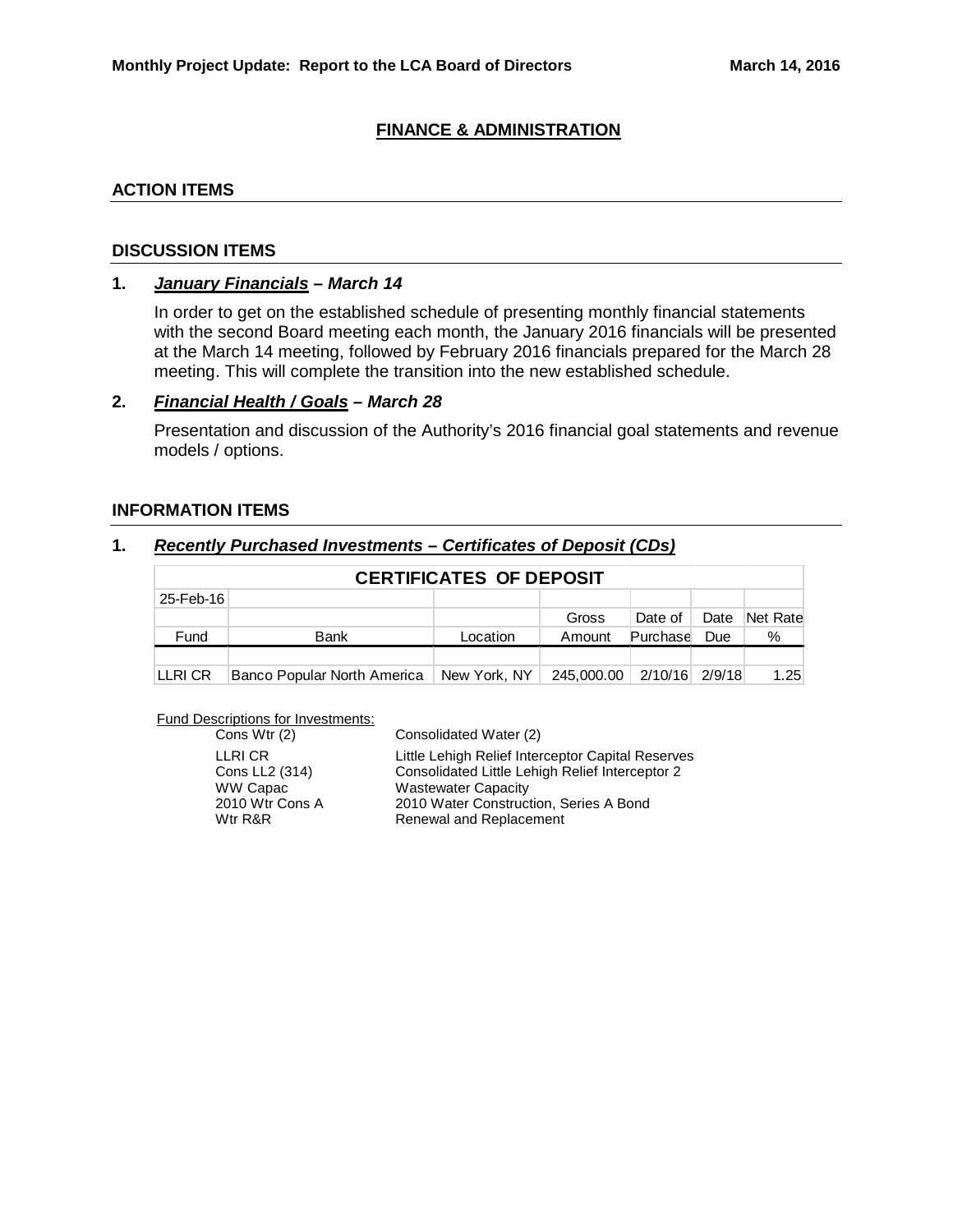# **WATER**

## **ACTION ITEMS**

## **1.** *Allentown Division – Water System Master Plan – March 14*

This project involves the creation of a Master Plan for the Allentown Water Plant, water storage tanks, water storage reservoirs, pressure booster stations, raw water springs, and surface water intakes. The Master Plan will involve several key sections including, but not limited to: full-scale condition assessments, treatment process optimization, and development of short term/long term capital plans. The Master Plan is a requirement included within the City of Allentown lease, and it also needs to be updated every 5 years throughout the life of the lease. RFPs were distributed to consultants in December 2015. The project will be funded by the LCA Allentown Division. Board approval to award the professional services contract is requested.

# **2.** *Allentown Division – Water Main Replacement Program – Cycles 4-6 – March 14*

LCA Staff has negotiated a price to renew our Professional Services Agreement with Gannett Fleming, Inc. to provide design and construction phase services for next three cycles (4-6) of water main replacements in the Allentown Division. Unless otherwise directed by the City of Allentown, the Lease requires LCA replace at minimum 2-miles of aged cast iron mains per year for the life of the Lease. LCA Staff and Gannett Fleming have established a highly effective and cooperative working relationship with the City Compliance Office, City Engineering and Streets departments for Cycles 1 through 3 of the main replacements of which construction has been completed in Cycles 1 and 2; and Cycle -3 (currently out to bid) will be completed in late October 2016. This project will be funded by the LCA Allentown Division and has been approved by the City as a Major Capital Improvement. Board approval for the Design Phase for Cycles 4-6 is requested.

# **3.** *Suburban Division – Water Line Replacement Easement, Spring Creek Rd/Rte. 100 – March 28*

Because of reconstruction of the intersection of Spring Creek Road and Route 100, the Authority water main will need to be relocated as two-feet deep curbing would be placed directly over the water line. The Authority wants the relocated water line to be in private easement, especially since there is an advantage to Authority costs being covered if the state should expand that intersection again in the future. The Authority has been asked to file a condemnation action for this easement because otherwise the Act 515P tax status of the property will be effected and the property owner, Ronald Muse, will be responsible for roll-back taxes. It is proposed to have the Board take action on a resolution at the second meeting in March.

#### **4.** *Allentown Division – Water Filtration Plant: 20 Ton A/C and 40 Ton Chiller Replacement – March 28*

This project involves the installation of the LCA purchased equipment listed above. The installation of this equipment will be advertised and posted to PennBID. Delivery and installation is expected in April of 2016 and construction phase approval will be requested at the 3/28/16 Board Meeting.

# **5.** *Allentown Division – Water Filtration Plant: Painting Phase II – March 28*

This project involves the painting of the filter gallery piping at the Water Filtration Plant. This project has been advertised and posted to PennBID with bids due on 3/8/16. Construction phase approval will be requested at the 3/28/16 Board Meeting. Phase I of this project involved the painting of the finished water piping at the Water Filtration Plant and was completed in December of 2015.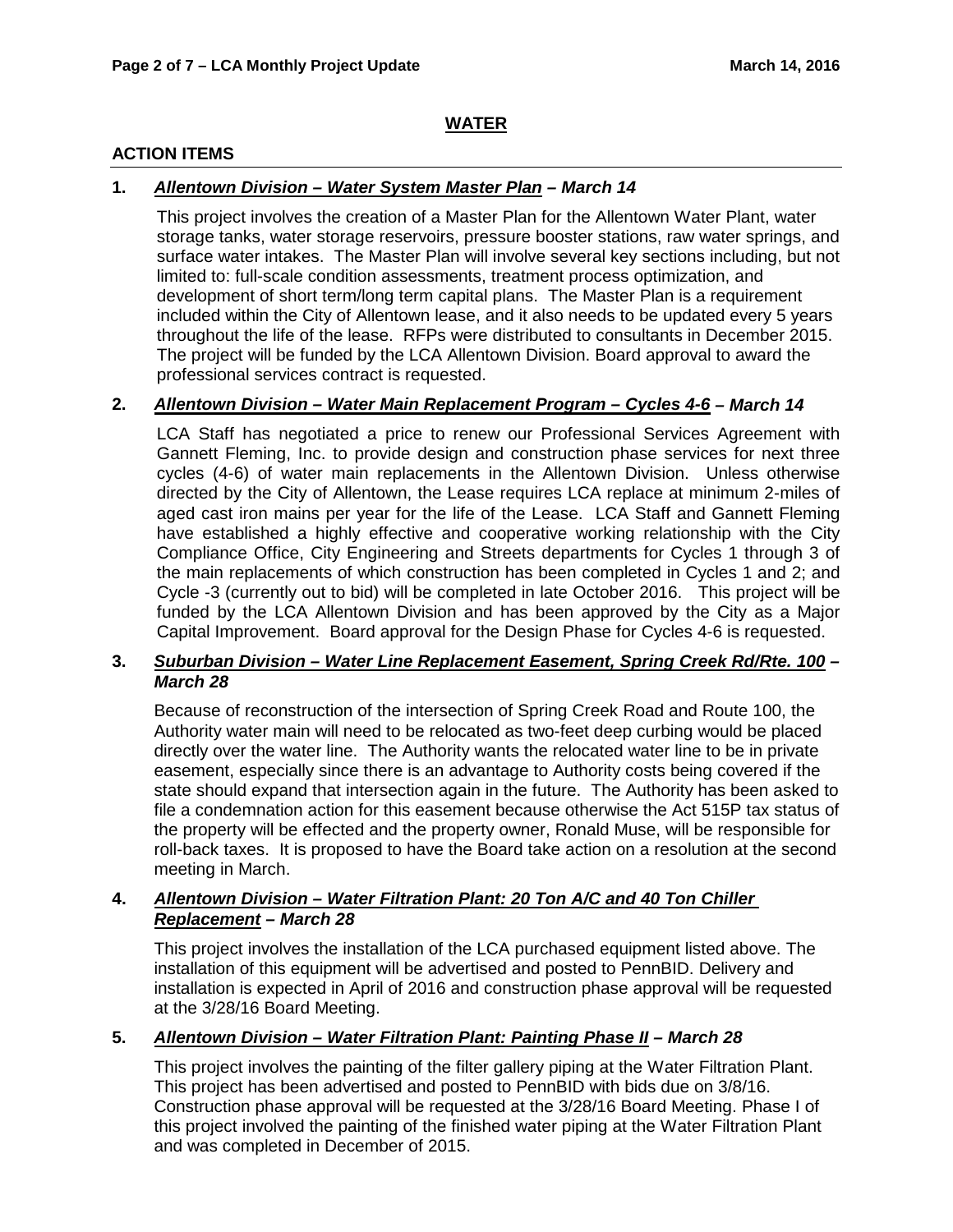## **DISCUSSION ITEMS**

#### **INFORMATION ITEMS**

#### **1.** *Suburban Division - Water Main Replacement Program Cycle 1*

The project consists of the replacement of 1.73 miles of aged and/or failing Cast Iron water main. As of February 23, 2016 the project is out for construction bids

#### **2.** *Suburban Division - Water Main Replacement Program Cycle 2*

The project consists of the replacement of 1.5 miles of aged and/or failing Cast Iron water main. As of February 23, 2016 the project is out for construction bids

#### **3.** *Suburban Division – Pumping Station Projects*

This project will involve upgrades at two existing small system booster stations and the installation of one new major booster station in the Central Lehigh Division (CLD). The Pine Lakes Project will feature the conversion of the existing hydro-pneumatic station to a variable frequency drive controlled double pumping system (along with other miscellaneous improvements). The Crestwood Project consists of abandonment of existing wells and storage tank currently serving higher elevation customers and a connection of the pumping station to the main North Whitehall Division System. The CLD Auxiliary Pump Station Project will feature the installation of a new booster station and main extension to pump water from the Lower to the Upper System. The projects will also involve installation/conversion to a SCADA system at each of the sites. The design for all three projects commenced in June. The PADEP Public Water Supply (PWS) Permit applications were submitted for the Crestwood and Pine Lakes Projects. Comments were returned to our consultant on the CLD Auxiliary Pump Station Project application. **(No Change)**

# **4.** *Suburban Division – Capece Tract, WL #20 and Res #3 Improvements*

WL #20 will be switched over to a variable frequency drive motor to better control power usage and maintain steady output. Reservoir #3 will receive a motor activated control valve to maintain filling capabilities and chlorine contact levels. Both facilities will receive an upgrade to their SCADA systems. The design phase is under way. **(No Change)**

# **5.** *Suburban Division – Route 309 Crossing at Sand Spring Road*

A 12" water line will cross Route 309 through a previously installed 24" casing. Completion of this line will bring public water to the property line of Lehigh Carbon Community College. The design phase is under way. A Penndot Highway Occupancy Permit for a temporary access drive was submitted.

# **6.** *Allentown Division – Prelease Valve Replacements*

The project is the replacement of approximately 55 inoperable valves in multiple locations throughout the City that existed prior to the lease settlement. Design is currently under way. This project is identified as Un-Completed Work and will be funded by the City. **(No Change)**

# **7.** *Allentown Division – Water Main Replacement Program- Cycle 2*

The project is the replacement of 2-miles of aged and/or failing Cast Iron water main in multiple locations throughout the City. Construction is currently complete and project close out is under way. This Project is identified as Schedule-7 Work and will be funded by LCA Allentown Division. **(No Change)**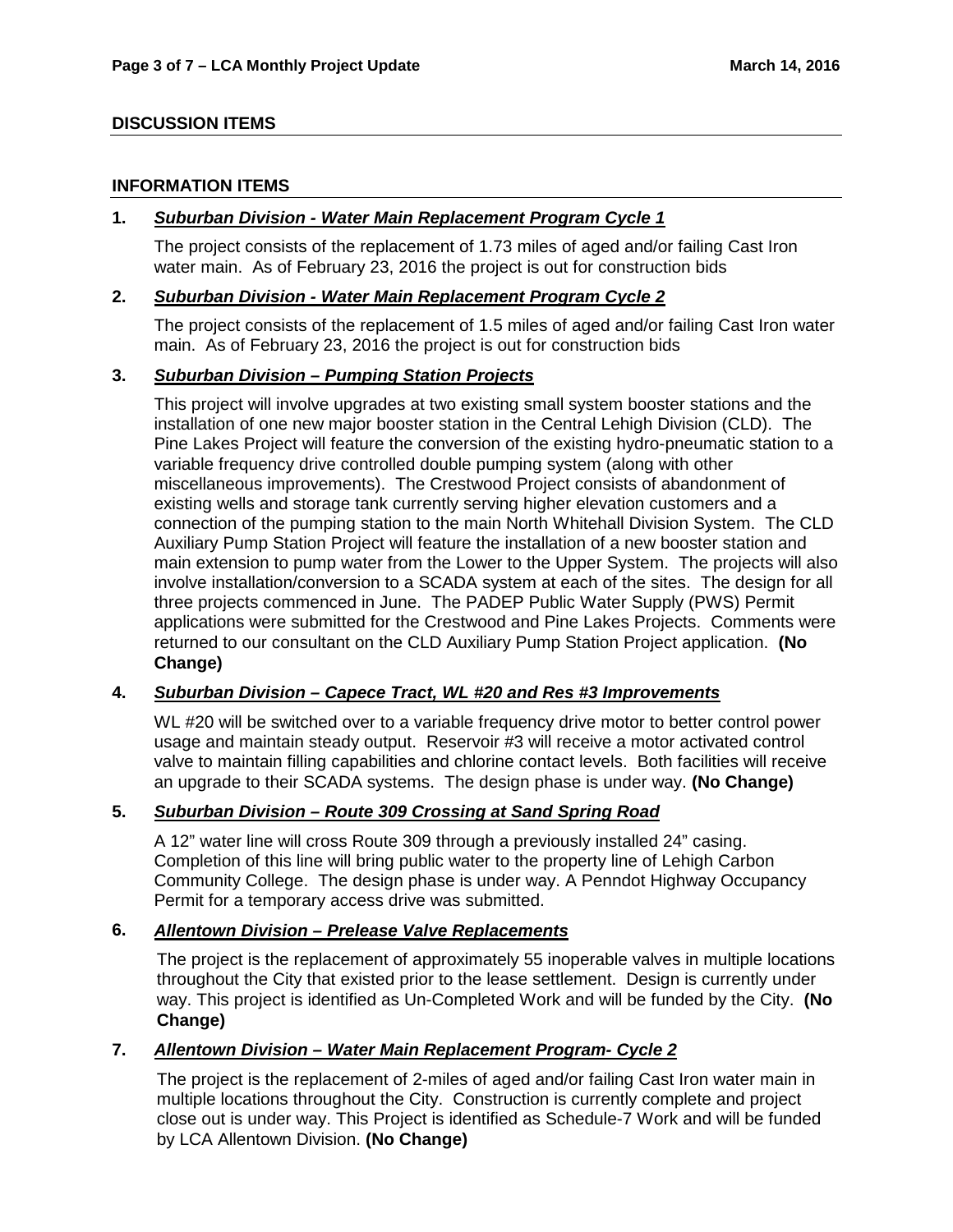# **8.** *Allentown Division – Water Main Replacement Program- Cycle 3*

The project is the replacement of 4-miles of aged and/or failing Cast Iron water main in multiple locations throughout the City. As of February 23, 2016 the project is out for construction bids. Construction phase approval is expected no later than the  $2<sup>nd</sup>$  Board meeting in April. This Project is identified as Schedule-7 Work and will be funded by LCA Allentown Division.

# **9.** *Allentown Division - Miscellaneous Water Filtration Plant / Water Distribution*

- Upgrades to the existing stormwater pump/control for the WFP, Distribution & Collection parking lot. Design is currently underway with a likely Fall 2016 construction start date. **(No Change)**
- WFP High Filter Ceiling Rehabilitation Design is underway with a likely Fall 2016 construction start date. **(No Change**)
- WFP Schantz Spring/Crystal Spring Permanent Generator A study will be conducted to provide different permanent power solutions to the Spring pumps and is expected to be complete by June of 2016
- D&C Parking Lot Paving Modifications The work is necessary to alleviate ponding water. LCA staff is currently soliciting construction prices for the work.

All of these capital projects will be funded by the LCA Allentown Division.

#### **10.** *Developments*

Water system construction is occurring in the following developments:

Hamilton Crossings, 2 commercial lots with 20 buildings having retail, financial, convenience and restaurant uses, LMT

Liberty at Mill Creek, 2 industrial lots, UMT

Spring Creek Settlement Properties, 14 commercial/industrial lots, LMT Valley West Estates, Phases 4, 5 & 6, 46 residential lots (sfd), UMT (currently on hold)

Water system plans are being reviewed for the following developments: Bortz Tract, 14 commercial units, UMT/SWT Diocesan Pastoral Center, 2 commercial lots, 3 additional lots and residual lot for existing cemetery, LMT Farr Tract, 94 residential lots (sfd), LMT Grandview, 6 commercial units and 204 apartment units, LMT Grant Street Townes, 18 residential lots (sfa), WashT Hickory Park Estates, 3 residential lots (sfd), UMT Hillview Farms, 31 residential lots (sfd), LMT/SWT Indian Creek Industrial Park, 6 commercial lots, UMilT, water and sewer Lehigh Hills, Lot 5, Phase 1, 273 apartments & clubhouse, UMT

Morgan Hills, 40 residential lots (sfd), WeisT, water and sewer North Whitehall Commercial Center (Walmart), 5 commercial lots, NWT, water & sewer Shepherd's Corner, 1 commercial lot, LMT

Trexler Business Center, Lot 1, 1 commercial building, LMT

Weilers Road Twins, 82 residential lots (sfa), UMT

Woodmere Estates, 60 residential units (sfd), UMT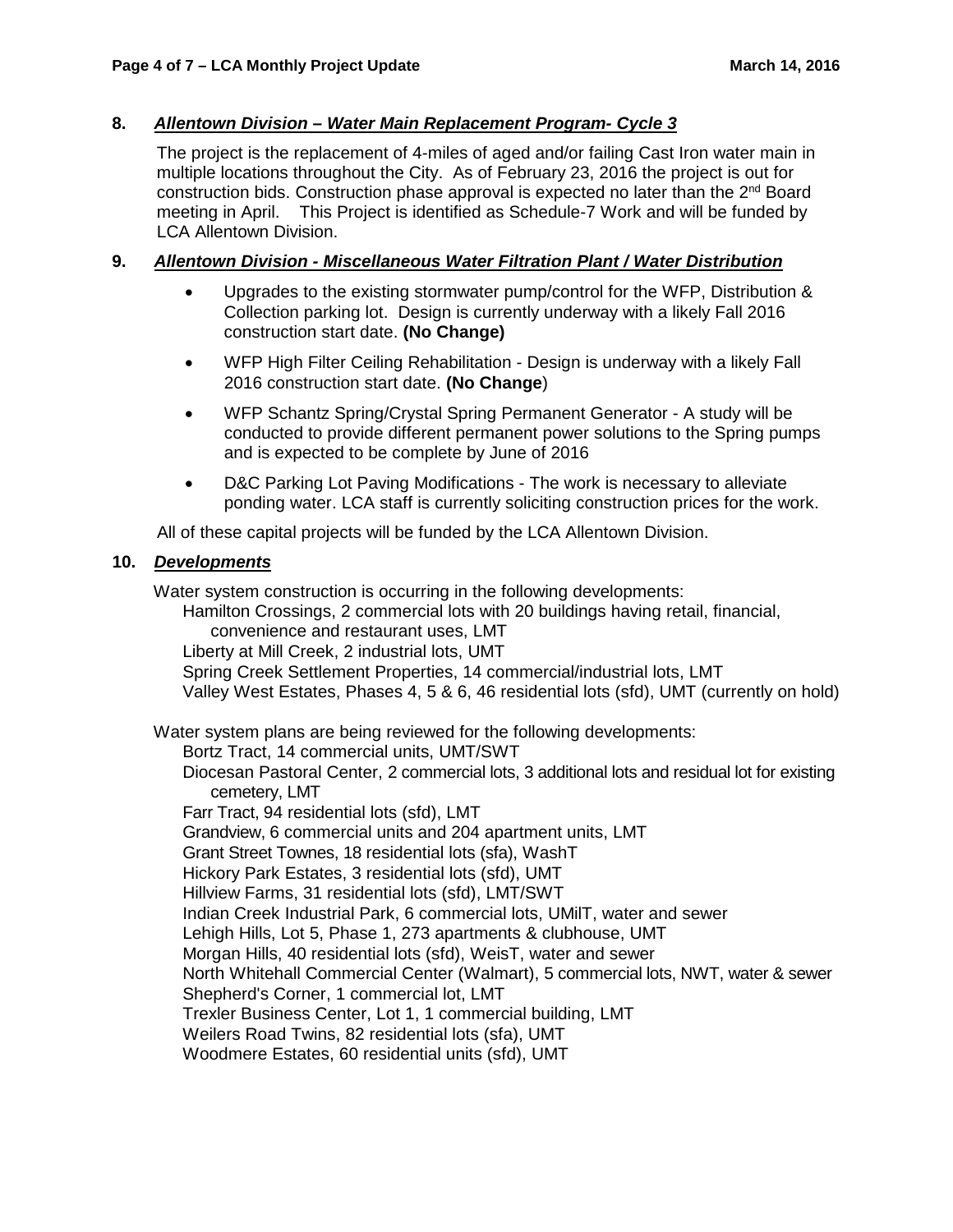# **WASTEWATER**

## **ACTION ITEMS**

## **1.** *Lowhill Township – Sewer System Acquisition – March 14*

The Board approved this acquisition earlier in 2015, but there are a number of items that need to be completed before settlement can take place, particularly an agreement with Upper Macungie Township for use of its system to transport waste from the Lowhill sewer system to the Western Lehigh Interceptor. The original transportation agreement with Lowhill Township is not assignable, so Upper Macungie has asked that the agreement be revised. Agreement has been reached on the language of this new agreement and it is recommended for approval by the Board.

#### **2.** *Allentown Division – Roof Rehabilitation and Replacements: Phase 2 – March 28*

The Project consists of replacing 13 facility roofs that were identified as in need of "Phase 2" replacement in the Roof Evaluation report performed by D'Huy Engineering. This project has been advertised and posted to PennBID with bids due on 3/8/16. Construction phase approval will be requested at the 3/28/16 Board Meeting. The project will be funded by the LCA Allentown Division.

#### **DISCUSSION ITEMS**

#### **INFORMATION ITEMS**

# **1.** *Wastewater Treatment Capacity*

The PaDEP has suggested that a 537 Plan for the additional 4 MGD of capacity be submitted to them at the time when the 4 MGD is needed or after the SCARP improvements are made. They anticipate that if the 537 Plan is submitted in the near term, the Department will require a revised Plan prior to any capital improvements. The 537 planning process has currently been side-lined until such time as the wastewater capacity is limited or a 537 plan update is needed for an Administrative Order project must be submitted. A 537 Planning summary report is being drafted by our consultant and will be distributed to the Board.

#### **2.** *Suburban Division -Wynnewood Terrace Pump Station and Force Main Replacement*

Work started on April 13, 2015 and was Substantially Complete on October 12, 2015. Contractors are working towards final completion of punch lists and restoration. **(No Change)**

#### **3.** *Suburban Division -Lynn Township – WWTP Improvements, Phases 1 & 2*

The project will upgrade the WWTP head works. Comments were sent to Gannett Fleming on the 100% design specifications. (**No Change)**

#### **4.** *Allentown Division – Sanitary Sewer Manhole Lining: Cycle 3*

This annual project will install a lining system (to eliminate infiltration) in approximately 100 aged brick manholes identified by LCA staff. Board approval of the construction phase will be requested at one of the two June Board Meetings. The project is identified as Administrative Order Work and will be funded by the City. (**No Change)**

# **5.** *Allentown Division – Manhole Collars with Water Tight Frame and Covers: Cycle 3*

This project will permanently secure the frame and cover of approximately 60 aged brick manholes identified by current LCA staff. This work will eliminate inflow from entering these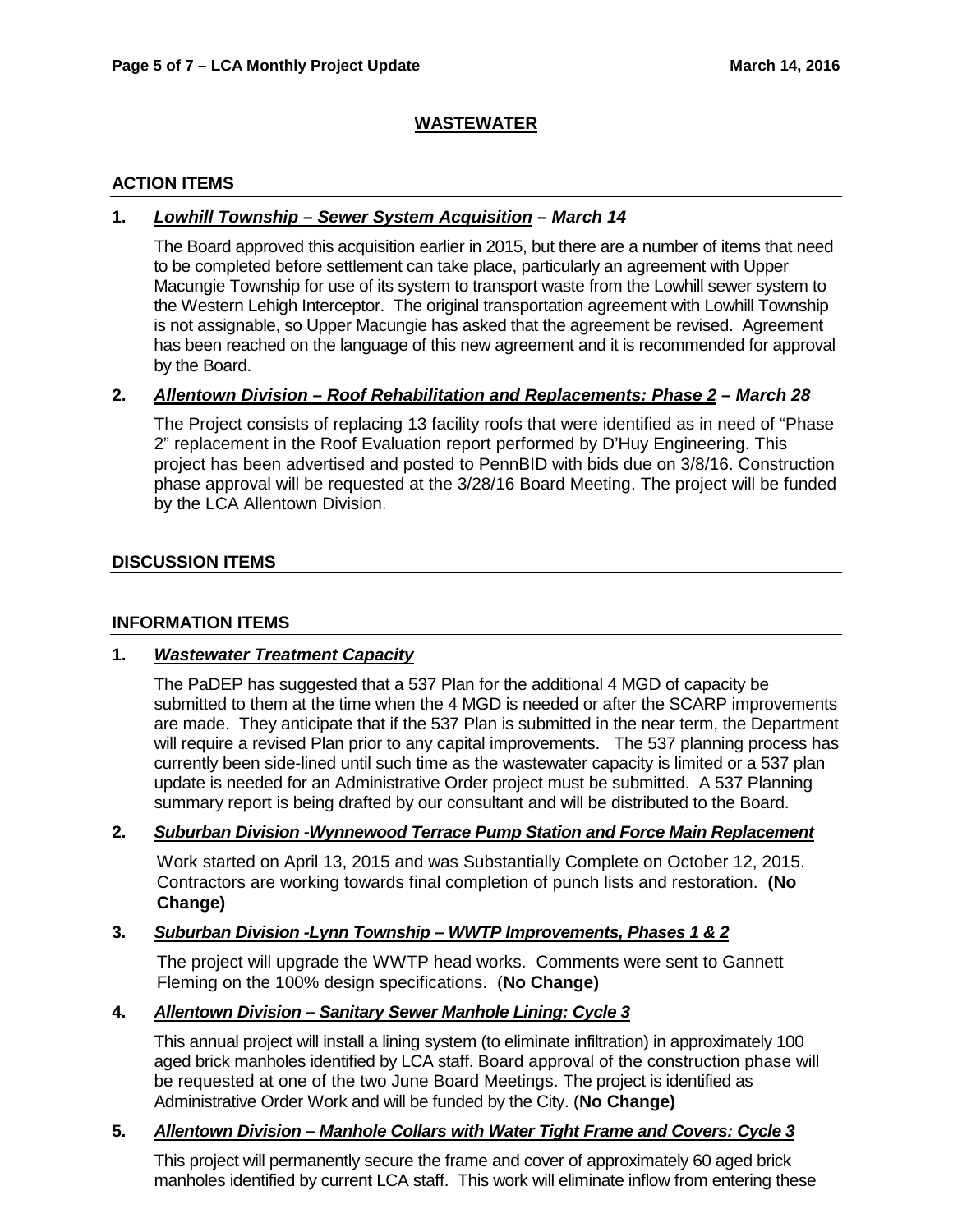manholes and eliminate the potential for sanitary sewer overflows (SSO's) from these manholes. Board approval of the construction phase will be requested at one of the two June Board Meetings. The project is identified as Administrative Order and will be funded by the City. **(No Change)**

# **6.** *Allentown Division – WWTP: Replacement of Motor Control Centers*

This Project will replace five aged motor control centers that provide power on a 24/7 basis to various parts of the WWTP. The project has been approved by the City as a Major Capital Improvement (MCI). The project completion is expected by the middle of March 2016. This Project is identified in the Lease as Schedule 7 (required) project and will be funded the LCA Allentown Division.

# **7.** *Allentown Division – Roof Rehabilitation and Replacements: Phase 1*

The Project consists of replacing 26 facility roofs that were identified as in need of immediate replacement in the Roof Evaluation report performed by D'Huy Engineering. The design of these replacements are proceeding. The project was presented to the City for review/approval as a Major Capital Improvement (MCI), but the city rejected it as such. Construction began in October and will be complete by the middle of March 2016. The project will be funded by the LCA Allentown Division.

# **8.** *Allentown Division- SCADA System Installation –Wastewater Treatment Plant:*

Existing network equipment was transferred to new rack system. PLC panel installation is complete. System cutover is nearly complete. Operator training is expected to begin after cutover is completed. Project is on schedule for completion by the end of March. Configuration of historical data, trending and reports are progressing. The project is being funded by the City.

# **9.** *Allentown Division – Wastewater Treatment Plant: Miscellaneous Improvements*

- Main Pump Station Suction Piping LCA staff is in the process of acquiring quotes from contractors to repair this piping. This project involves either the lining or replacement of the suction piping for Pump #1 at the Main Pumping Station. Holes have developed in the suction piping and without this repair, the ability to operate this pump properly may be compromised in the future. **(No Change)**
- Main Pump Station Locker Room Renovation Construction is expected to be complete by April of 2016
- Chlorine Building Permanent Generator Construction is expected to be complete by May of 2016
- Trickling Filter Odor Control Tower Repairs Construction is expected to be complete by August of 2016
- Locker Room Phase II Renovation A study is currently underway and is expected to be complete by May of 2016

All of these capital projects will be funded by the LCA Allentown Division.

## **10.** *Allentown Division – Wastewater Treatment Plant: Digester Cover Replacements*

This project involves the cover replacement of both the Primary Digester No. 1 and the Secondary Digester (the cover for Primary Digester No. 2 was previously replaced in 2010). A Major Capital Improvement (MCI) Conceptual Design has been submitted to the City and has been approved. Board approval of the construction phase was received at the 2/8/16 Board Meeting. This Project is identified in the Lease as Schedule 7 (required) project and will be funded by the LCA Allentown Division.